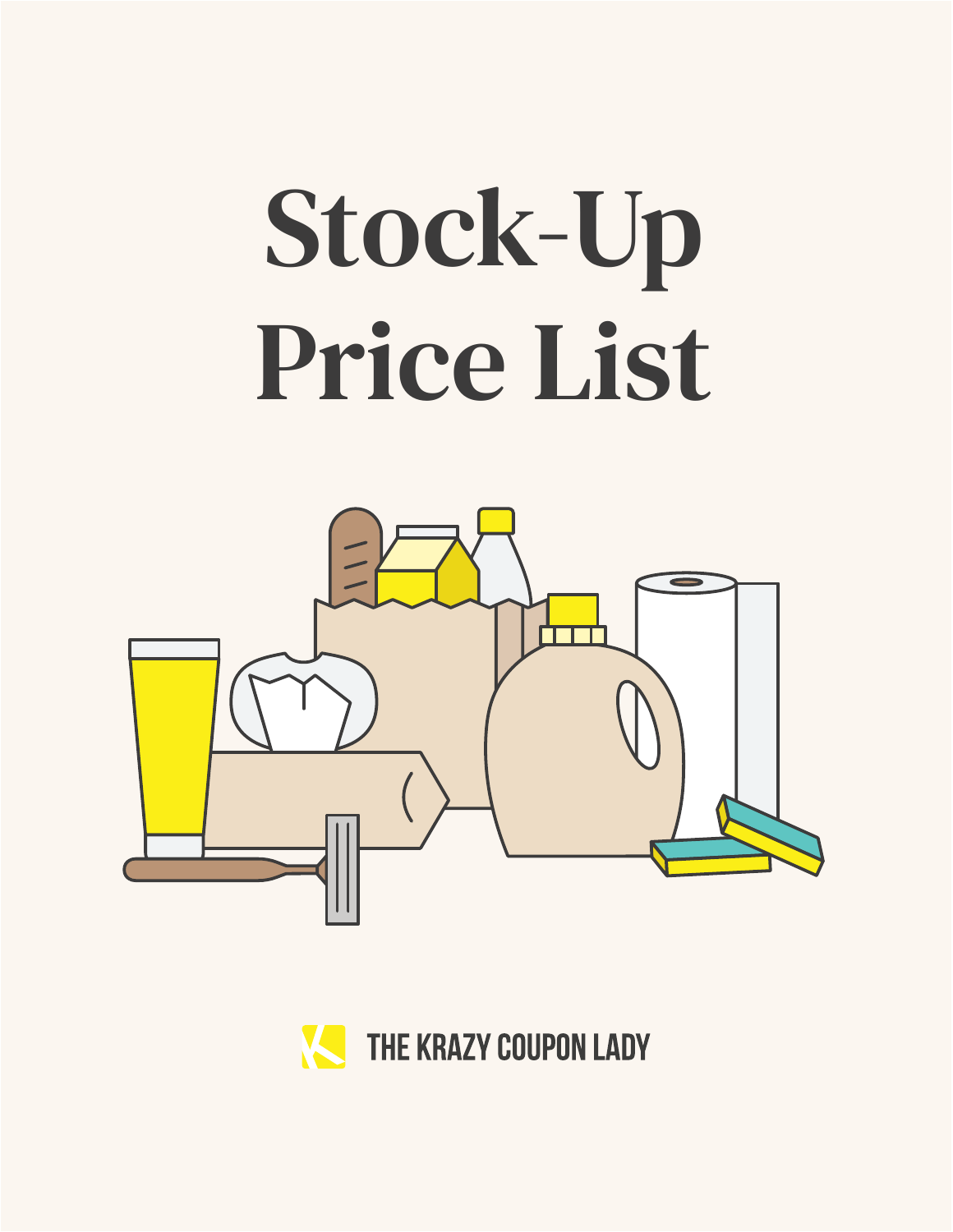# **Contents**

#### **[Beauty, Health, and Baby](#page-2-0)**

Pages 3–12

[Diapers](#page-3-0) [Baby Wipes](#page-3-0) [Baby Food Jars](#page-3-0) [Baby Cereal](#page-3-0) [Baby Food Pouches](#page-3-0) [Baby/Kids Body Care](#page-3-0) [Body Wash](#page-4-0) [Deodorant](#page-4-0)

- [Shave Gel](#page-5-0) [Intimate Care](#page-5-0) [Feminine Products](#page-5-0) [Hairspray, Mousse, and Gel](#page-6-0) [Facial Cleansers](#page-6-0) [Pet](#page-6-0) [Toothpaste](#page-7-0) [Mouthwash](#page-7-0)
- [Denture Cream](#page-7-0) [Denture Cleansers](#page-7-0) [Toothbrushes](#page-7-0) [Bar Soap](#page-8-0) [Razors](#page-8-0) [Shampoo, Conditioner](#page-8-0) [Hand Soap](#page-9-0) [Lotion](#page-9-0)
- [Hair Color](#page-9-0) [Premium Styling Products](#page-10-0) [Lipstick](#page-10-0) [Balm and Chapstick](#page-10-0) [Eyeshadow Singles](#page-10-0) [Mascara](#page-11-0) [Eyeliner](#page-11-0) [Foundation](#page-11-0)

#### **[Grocery](#page-12-0)**

#### Pages 13–25

- [Produce](#page-13-0) [Breads](#page-13-0) [Breadcrumbs/Stuffing](#page-13-0) [Peanut Butter/Jelly](#page-13-0) [Cookies](#page-13-0) **[Crackers](#page-13-0)** Breakfast Bars/Granola **[Bars](#page-14-0)** [Refrigerated Juice](#page-14-0) [Hummus and Salsa](#page-14-0) [Deli Meats](#page-14-0) [Refrigerated Dough](#page-14-0) [Meats](#page-15-0) [Frozen Breakfast](#page-15-0) [French Fries](#page-15-0)
- [Mac+Rice](#page-15-0) [Canned Fruit](#page-16-0) [Soups and Broths](#page-16-0) [Mayo, Mustard, Ketchup](#page-16-0) [Dressings](#page-17-0) [Baking Mixes](#page-17-0) [Baking Extras](#page-17-0) **[Nuts](#page-18-0)** [Candy and Gum](#page-18-0) [Cocoas/Drink Mixes](#page-18-0) [Soda](#page-18-0) [Juice](#page-18-0) [Fruit Snacks](#page-19-0) [Snack Mix](#page-19-0) [Popcorn](#page-19-0)

[Chips](#page-19-0) [Pudding/Yogurt](#page-19-0) [Sour Cream](#page-20-0) [Butters](#page-20-0) [Milk](#page-20-0) [Eggs](#page-20-0) [Cheese](#page-20-0) [String Cheese](#page-21-0) [Creamer](#page-21-0) [Frozen Pizzas](#page-21-0) [Frozen Meals](#page-21-0) [Pies](#page-21-0) [Ice Cream](#page-21-0) [Frozen Vegetables](#page-21-0) [Potatoes](#page-22-0)

[Pasta Sauce](#page-22-0) [Canned Meat](#page-22-0)  [Canned Tomatoes](#page-22-0) [Pasta](#page-22-0) [Oils and Vinegar](#page-22-0) [BBQ and Sauces](#page-23-0) [Cereal, Granola, and](#page-23-0)  **[Oatmeals](#page-23-0)** [Tacos/Pizza Crusts](#page-23-0) **[Bars](#page-23-0)** [Lunch Kits](#page-24-0) [Coffee and Tea](#page-24-0)

#### **[Laundry, Plastics, Household, and Everything Else](#page-25-0)**

#### Pages 26-29

[Laundry Detergent](#page-26-0) [Fabric Softener](#page-26-0) [Enhancers/Stain Removers](#page-26-0) [Air Fresheners](#page-26-0) [Dish Soap](#page-26-0)

[Sponges](#page-27-0) [Kitchen and Household](#page-27-0)  **[Cleaners](#page-27-0)** [Paper Towels](#page-27-0) [Dish Detergent](#page-27-0)

[Trash Bags](#page-27-0) [Storage Bags and](#page-28-0)  **[Containers](#page-28-0)** [Foil and Plastics](#page-28-0) [Bath Tissue](#page-28-0)

[Facial Tissues](#page-28-0) [Bathroom Cleaners](#page-28-0) [Swiffer](#page-28-0)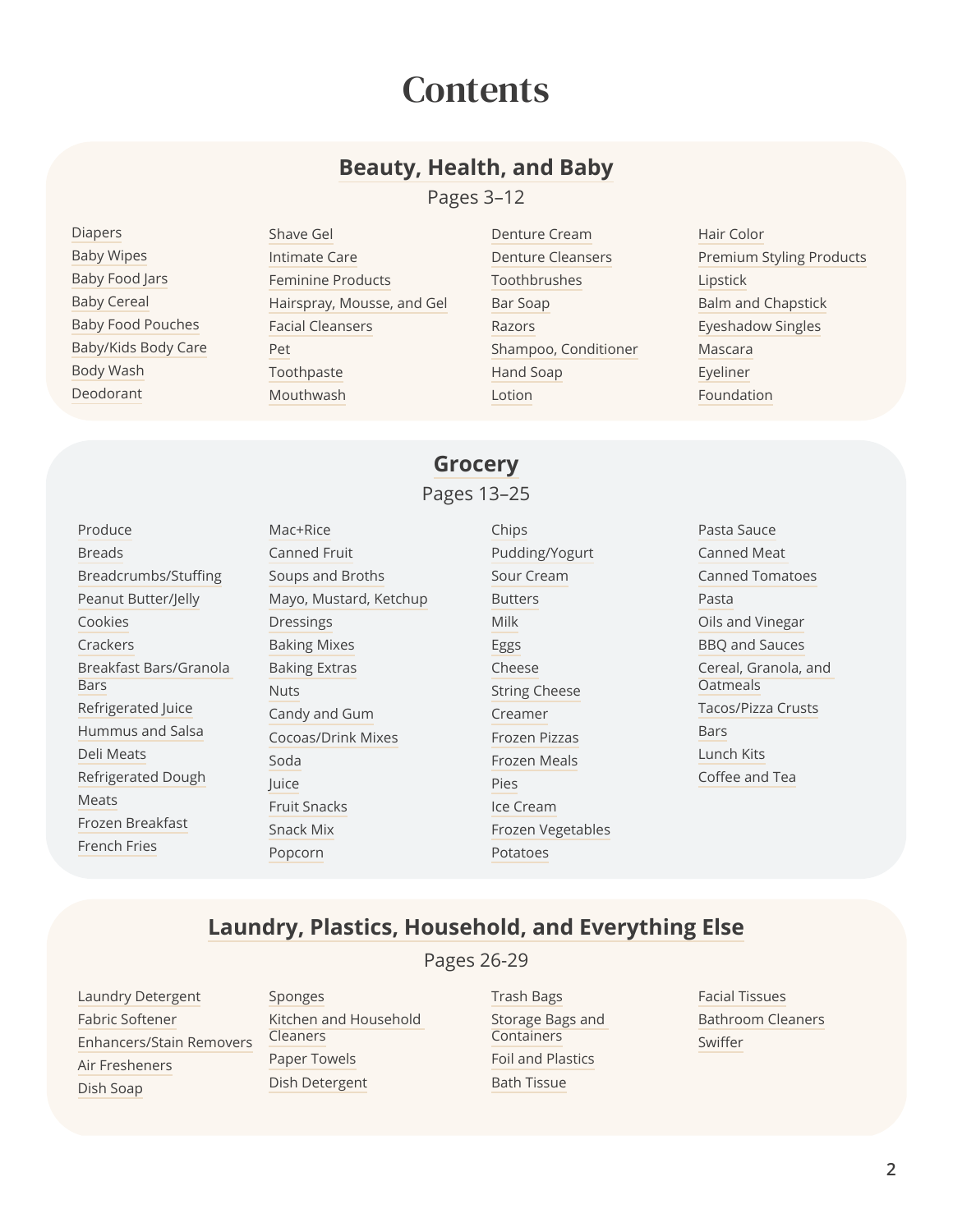<span id="page-2-0"></span>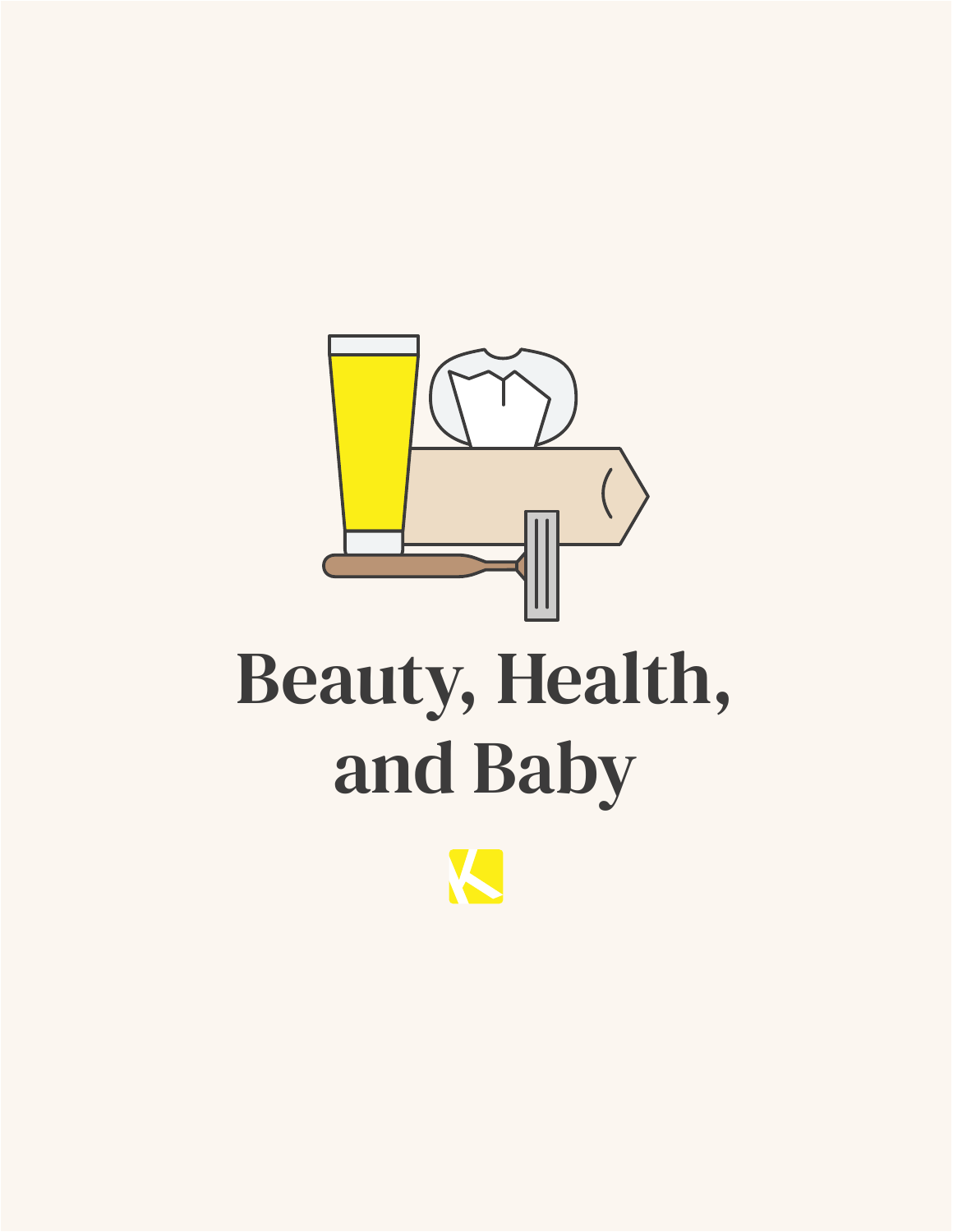$K$ andoo Wipes 42 CT  $\frac{$0.02}{0.05 \text{ N}}$ 

Wet Ones 40 CT \$1.99 \$0.99

per wipe

\$0.01 per wipe

<span id="page-3-0"></span>Stock-Up Price List



#### Beauty, Health, and Baby

| <b>Diapers</b>                      | 3 Month<br><b>Price</b> | 6 Month<br><b>Price</b> | <b>Baby Food Jars</b>      | 3 Month<br><b>Price</b> | 6 Month<br><b>Price</b> |
|-------------------------------------|-------------------------|-------------------------|----------------------------|-------------------------|-------------------------|
| Huggies Jumbo Pack                  | \$4.00                  | \$3.00                  | Gerber 4 oz 2 CT           | \$0.67                  | \$0.50                  |
| Pampers Jumbo Pack                  | \$5.00                  | \$4.00                  | Earth's Best 4 oz          | \$1.00                  | \$0.75                  |
| Seventh Generation<br>Jumbo Pack    | \$6.00                  | \$5.00                  | Beech-Nut Jars 4 oz        | \$0.50                  | \$0.25                  |
| <b>Honest Company</b><br>Jumbo Pack | \$6.00                  | \$5.00                  | Beech-Nut Naturals 4.25 oz | \$0.50                  | \$0.25                  |
| Store Brand Jumbo Pack              | \$3.00                  | \$1.99                  |                            | 3 Month                 | 6 Month                 |
| Pampers Super Pack                  | \$18.99                 | \$15.99                 | <b>Baby Cereal</b>         | <b>Price</b>            | <b>Price</b>            |
| Huggies Super Pack                  | \$18.99                 | \$15.99                 | Gerber 8 oz                | \$1.99                  | \$0.99                  |
| Up & Up Gaint Pack                  | \$17.00                 | \$14.00                 | Earth's Best 8 oz          | \$1.99                  | \$0.99                  |
| Pampers Enormous Pack               | \$33.00                 | \$22.00                 | Happy Baby 7 oz            | \$1.99                  | \$0.99                  |
|                                     |                         |                         |                            |                         |                         |
| Huggies Enormous Pack               | \$33.00                 | \$22.00                 | <b>Baby Food Pouches</b>   | 3 Month<br><b>Price</b> | 6 Month<br><b>Price</b> |
| Up & Up Economy<br>Plus Pack        | \$24.00                 | \$20.00                 | Plum Organics 4 oz         | \$1.00                  | \$0.50                  |
| <b>Baby Wipes</b>                   | 3 Month                 | 6 Month                 | Happy Baby 4 oz            | \$1.00                  | \$0.50                  |
|                                     | <b>Price</b>            | <b>Price</b>            | Gerber 3.5 oz              | \$0.75                  | \$0.50                  |
| Huggies 56 CT                       | \$0.03<br>per wipe      | \$0.02<br>per wipe      |                            |                         |                         |
| Pampers 56 CT                       | \$0.03<br>per wipe      | \$0.02<br>per wipe      | Earths Best 3.5-4 oz       | \$1.00                  | \$0.50                  |
| Seventh Generation 64 CT            | \$0.03<br>per wipe      | \$0.02<br>per wipe      | <b>Baby/Kids Body Care</b> | 3 Month<br><b>Price</b> | 6 Month<br><b>Price</b> |
| <b>Honest Company</b>               | \$0.04<br>per wipe      | \$0.02<br>per wipe      | Aveeno Baby Wash and       | \$4.00                  | \$2.00                  |

| <b><i>AVECTIO DADY VYASIT AITU</i></b><br>Shampoo 8 oz | \$4.00 | \$2.00 |
|--------------------------------------------------------|--------|--------|
| Aquaphor Baby Healing<br>Ointment 3 oz                 | \$3.75 | \$2.00 |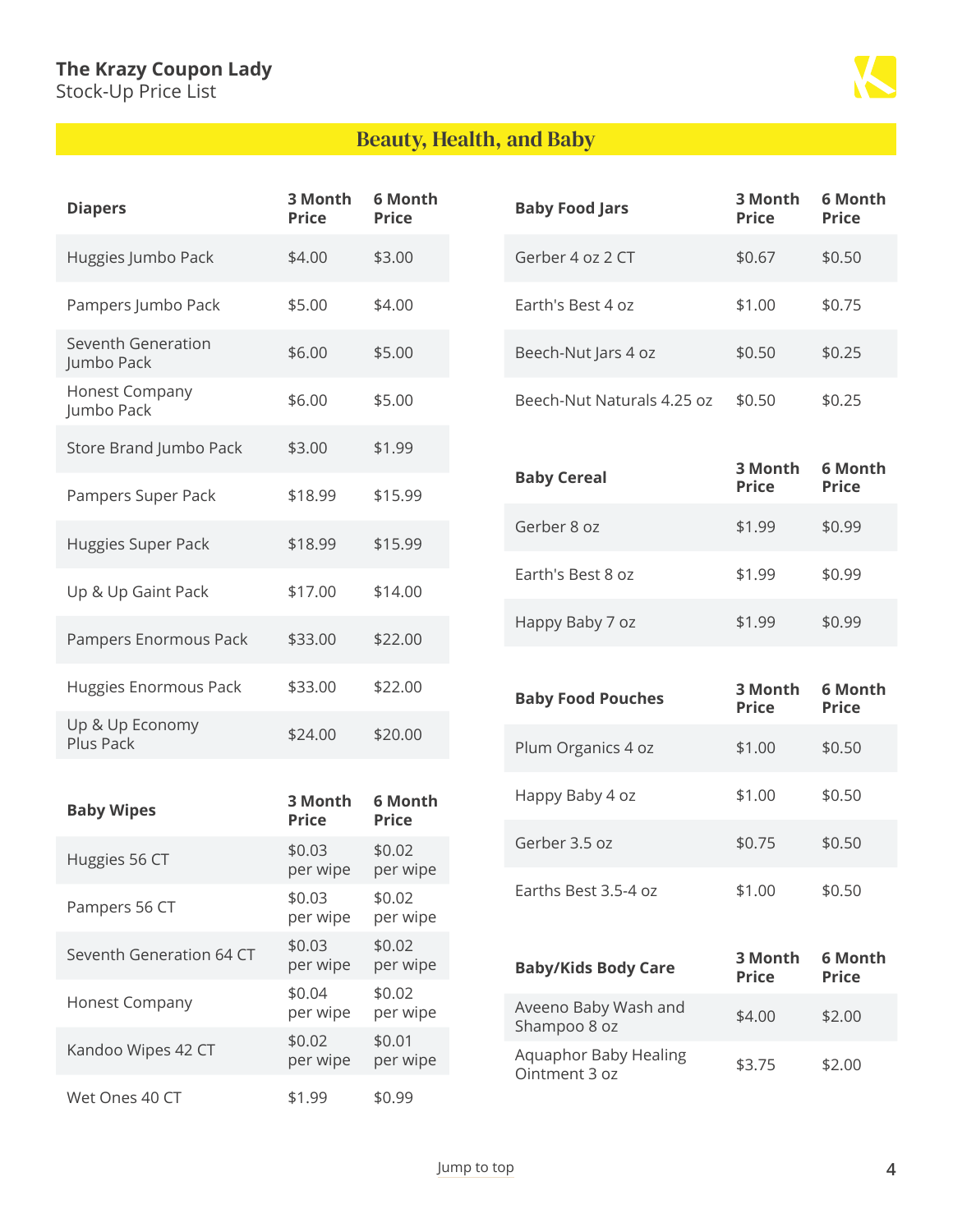

<span id="page-4-0"></span>

| <b>Baby/Kids Body Care</b><br>(Continued)   | 3 Month<br><b>Price</b> | 6 Month<br><b>Price</b> | <b>Body Wash (Continued)</b>          | 3 Month<br><b>Price</b> | 6 Month<br><b>Price</b> |
|---------------------------------------------|-------------------------|-------------------------|---------------------------------------|-------------------------|-------------------------|
| Cetaphil Baby Wash 8 oz                     | \$4.00                  | \$2.00                  | Nivea 16.9 oz                         | \$2.49                  | \$1.99                  |
| Johnson's Baby Lotion 9 oz                  | \$1.99                  | \$0.99                  | Jergens Wet Skin<br>Moisturizer 10 oz | \$2.99                  | \$1.99                  |
| Johnson's Baby Powder<br>15 oz              | \$1.99                  | \$0.99                  | Ivory Body Wash 21 oz                 | \$1.49                  | \$0.99                  |
| Johnson's Baby Shampoo<br>13 oz             | \$1.99                  | \$0.99                  | Old Spice Body Wash 18 oz             | \$2.49                  | \$1.99                  |
| Johnson's Head to Toe<br>Baby Wash 15 oz    | \$1.99                  | \$0.99                  | Suave Naturals 15 oz                  | \$0.49                  | <b>FREE</b>             |
| Boudreaux Diaper Rash<br>Ointment 2 oz      | \$2.50                  | \$1.00                  | Aveeno Body Wash 12 oz                | \$2.99                  | \$2.49                  |
| Desitin Original Paste 2 oz                 | \$3.99                  | \$1.99                  | Irish Springs Body Wash<br>18 oz      | \$1.99                  | \$0.49                  |
| Suave Kids Shampoo and<br>Conditioner 28 oz | \$2.50                  | \$1.00                  | St. Ives Body Wash 13.5 oz            | \$0.99                  | \$0.49                  |
| Suave Purely Fun Shampoo<br>28 oz           | \$2.50                  | \$1.00                  | Lever Body Wash 16.9 oz               | \$0.49                  | <b>FREE</b>             |
|                                             |                         |                         | White Rain Body Wash<br>12 oz         | \$0.49                  | <b>FREE</b>             |
| <b>Body Wash</b>                            | 3 Month<br><b>Price</b> | 6 Month<br><b>Price</b> | Axe Body Wash 16 oz                   | \$2.00                  | \$1.00                  |
| Dove Body Wash 22 oz                        | \$2.49                  | \$1.99                  |                                       |                         |                         |
| Olay Body Wash 22 oz                        | \$2.49                  | \$1.99                  | <b>Deodorant</b>                      | 3 Month<br><b>Price</b> | 6 Month<br><b>Price</b> |
| Softsoap Body Wash<br>15-18 oz              | \$1.99                  | \$0.49                  | Axe 2.7 oz                            | \$1.99                  | \$1.49                  |
| Dial/Tone Body Wash 16 oz                   | \$1.99                  | \$0.99                  | Suave 2.6 oz                          | \$0.99                  | \$0.75                  |
| Zest/Coast Body Wash<br>18 oz               | \$0.99                  | \$0.49                  | Secret Basic 2.6 oz                   | \$1.50                  | \$0.99                  |
| Zest Fruit Boost 10 oz                      | \$1.99                  | \$0.99                  | Sure 2.6 oz                           | \$0.99                  | \$0.49                  |
| Caress 12 oz                                | \$1.99                  | \$0.99                  | Old Spice Sport 3 oz                  | \$3.00                  | \$2.00                  |
| Dove Men and Care 18 oz                     | \$1.99                  | \$0.99                  | Lady Speed Stick 2.3 oz               | \$1.50                  | \$1.00                  |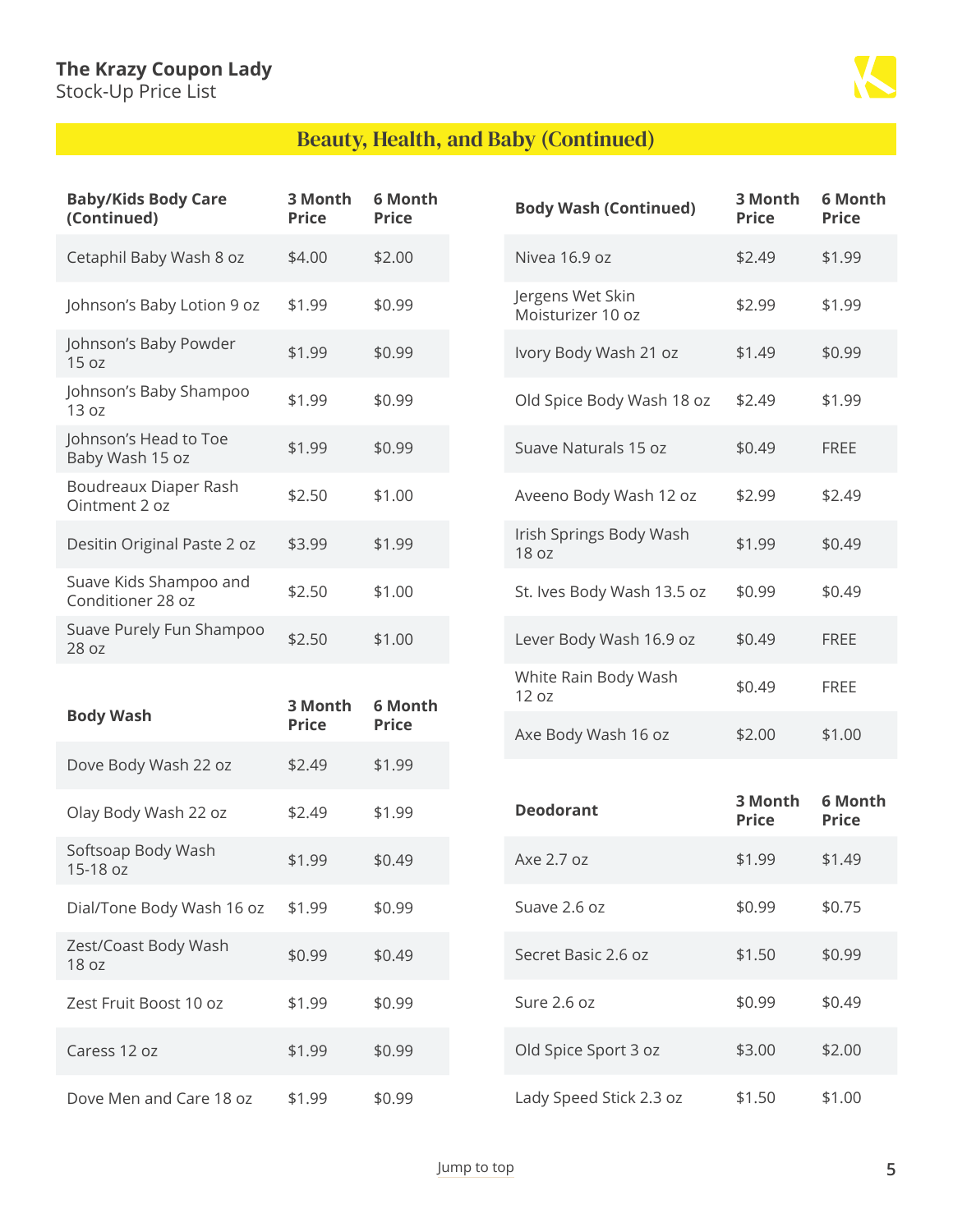

<span id="page-5-0"></span>

| <b>Deodorant (Continued)</b>  | 3 Month<br><b>Price</b> | 6 Month<br><b>Price</b> | <b>Shave Gel</b>                     | 3 Month<br><b>Price</b> | 6 Month<br><b>Price</b> |
|-------------------------------|-------------------------|-------------------------|--------------------------------------|-------------------------|-------------------------|
| Speed Stick 3 oz              | \$1.50                  | \$1.00                  | Skintimate Shave Gel 7 oz            | \$1.99                  | \$0.99                  |
| Brut 2 oz                     | \$0.99                  | \$0.49                  | Satin Care Shave Gel 7 oz            | \$1.99                  | \$1.49                  |
| Degree Motionsense 2.6 oz     | \$2.00                  | \$1.00                  | Pure Silk Shave Cream 8 oz           | \$0.99                  | \$0.50                  |
| Dove 2.6 oz                   | \$2.50                  | \$2.00                  | Edge Shave Gel 7 oz                  | \$1.99                  | \$0.99                  |
| Gillette 3.8 oz               | \$2.50                  | \$2.00                  | Gillette Fusion Shave Gel<br>7 oz    | \$1.49                  | \$0.99                  |
| Clinical Strength 1.6 oz      | \$4.00                  | \$3.00                  | Gillette Venus Shave Gel<br>6 oz     | \$1.49                  | \$0.99                  |
| Arm and Hammer 2.8 oz         | \$0.99                  | FREE                    | <b>Barbasol Shave Cream</b><br>10 oz | \$0.50                  | <b>FREE</b>             |
| <b>Ban 2.6 oz</b>             | \$2.00                  | \$0.99                  | Nivea Shave Gel 7 oz                 | \$1.99                  | \$0.99                  |
| Arrid 2.7 oz                  | \$0.99                  | \$0.49                  |                                      |                         |                         |
|                               |                         |                         |                                      |                         |                         |
| Dry Spray Deodorant<br>3.8 oz | \$2.50                  | \$2.00                  | <b>Intimate Care</b>                 | 3 Month<br><b>Price</b> | 6 Month<br><b>Price</b> |
| Right Guard Sport 3 oz        | \$1.49                  | \$0.99                  | KY Generic Lubricant 1.5 oz          | \$2.50                  | \$1.50                  |
| Right Guard Xtreme 4 oz       | \$1.99                  | \$1.49                  | <b>KY Premium Lubricant</b>          | \$10.00                 | \$5.00                  |
| Mitchum 2.25 oz               | \$2.00                  | \$1.00                  | Condoms 3 ct                         | \$2.50                  | <b>FREE</b>             |
| Degree Basic 2.7 oz           | \$2.50                  | \$2.00                  | <b>Feminine Products</b>             | 3 Month<br><b>Price</b> | 6 Month<br><b>Price</b> |
| Old Spice Red Zone 3 oz       | \$3.00                  | \$2.00                  | Playtex GentleGlide 18 CT            | \$2.00                  | \$1.50                  |
| Secret Outlast 2.6 oz         | \$2.50                  | \$2.00                  | Tampax Pearl 18 CT                   | \$2.50                  | \$2.00                  |
| Dove Men and Care 2.7 oz      | \$1.99                  | \$1.49                  | Tampax Radiant 16 CT                 | \$2.50                  | \$2.00                  |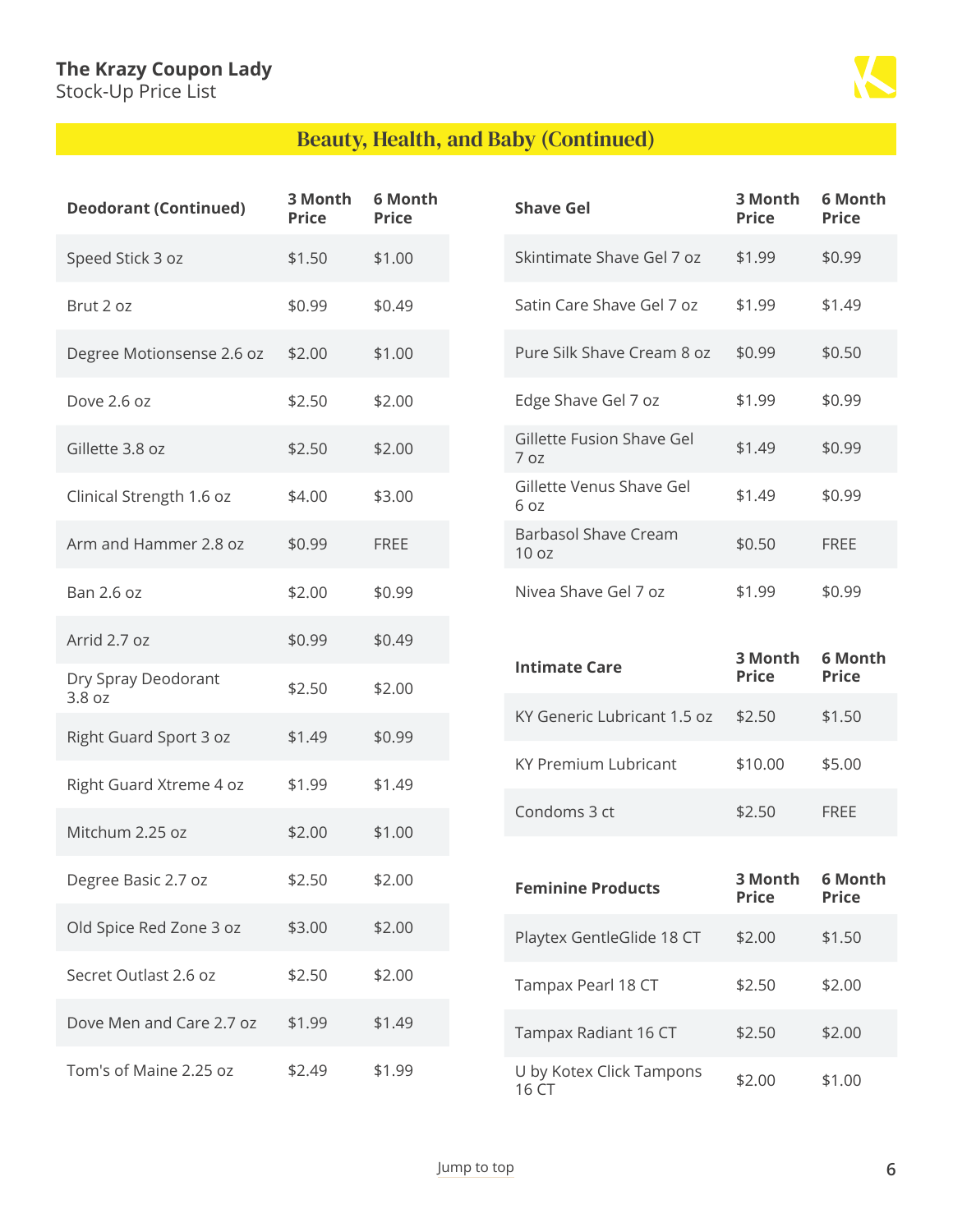

<span id="page-6-0"></span>

| <b>Feminine Products</b><br>(Continued)       | 3 Month<br><b>Price</b> | <b>6 Month</b><br><b>Price</b> |
|-----------------------------------------------|-------------------------|--------------------------------|
| CareFree Pantiliners 20 CT                    | \$0.49                  | <b>FREE</b>                    |
| Hairspray, Mousse, and<br>Gel                 | 3 Month<br><b>Price</b> | 6 Month<br><b>Price</b>        |
| Herbal Essences Hair Spray<br>8 oz            | \$0.99                  | \$0.50                         |
| TRESemmé Hair Spray<br>11 oz                  | \$1.99                  | \$0.99                         |
| Garnier Fructis Hair Spray<br>8.25 oz         | \$0.99                  | \$0.50                         |
| LA Looks Gel 20 oz                            | \$0.50                  | <b>FREE</b>                    |
| Aussie Hair Spray 14 oz                       | \$1.50                  | \$0.99                         |
| L'Oreal Paris Advanced<br>Hairspray 8.25 oz   | \$0.99                  | \$0.50                         |
| Aqua Net Hair Spray 16 oz                     | \$0.50                  | <b>FREE</b>                    |
| Suave Extreme Hold<br>Hairspray 11 oz         | \$0.99                  | \$0.49                         |
| Dove Non-Aerosol<br>Hairspray 9.25 oz         | \$1.50                  | \$0.99                         |
| Finesse Hair Spray 9.3 oz                     | \$0.99                  | <b>FREE</b>                    |
| L'Oreal Elnett Paris                          | \$1.99                  | \$0.99                         |
| Herbal Essences Gel 6 oz                      | \$0.99                  | \$0.50                         |
| TRESemmé Mega Hold Gel<br>9 oz                | \$1.50                  | \$0.99                         |
| Aussie Instant Freeze<br><b>Sculpting Gel</b> | \$1.50                  | \$0.99                         |
| Pantene Pro-V Extra Strong<br>Hold Gel        | \$1.99                  | \$0.99                         |
|                                               |                         |                                |

| <b>Facial Cleansers</b>                                                      | 3 Month<br><b>Price</b> | <b>6 Month</b><br><b>Price</b> |
|------------------------------------------------------------------------------|-------------------------|--------------------------------|
| Neutrogena Oil-Free Acne<br>Wash Pink Grapefruit 6 oz                        | \$1.99                  | \$0.99                         |
| CeraVe Foaming Facial<br>Cleanser 16 oz                                      | \$8.00                  | \$5.00                         |
| Aveeno Clear Complexion<br><b>Facial Cleanser</b>                            | \$1.99                  | \$0.99                         |
| Cetaphil Daily Facial<br>Cleanser 8 oz                                       | \$3.00                  | \$1.50                         |
| Clean and Clear Morning<br><b>Burst Facial Cleanser 8 oz</b>                 | \$2.50                  | \$2.00                         |
| Pet                                                                          | 3 Month<br><b>Price</b> | <b>6 Month</b><br><b>Price</b> |
| Purina Beyond Dog/Cat<br>3.7-5 lb Bag                                        | \$3.00                  | \$1.50                         |
| Purina One Dog/Cat<br>8 lb Bag                                               | \$7.00                  | \$5.00                         |
| Purina Beneful Dog<br>3.5 lb Bag                                             | \$3.00                  | \$1.50                         |
| lams Proactive Health Dog/<br>Cat 5 lb                                       | \$10.00                 | \$7.00                         |
| Hill's Science/Avoderm/<br>Canidae Bags 3.5-6 lb Bags                        | \$9.00                  | \$7.00                         |
| <b>Premium Cat Food Cans</b><br>3 oz (Wellness, Science Diet<br>etc.)        | \$0.99                  | \$0.50                         |
| Premium Dog Food Cans<br>12 oz (Nutro, Blue Buffalo,<br>Hill's Science etc.) | \$1.50                  | \$1.00                         |
| Cat Food Cans 3 oz (Fancy<br>Feast, Sheba etc)                               | \$0.50                  | \$0.25                         |
| Dog Food Cans/Trays 6 oz<br>(Cesar, Alpo etc)                                | \$0.70                  | \$0.50                         |
| Tidy Cats Cat Litter 20 lb                                                   | \$6.00                  | \$4.00                         |
| Arm & Hammer Cat Litter<br>18 lb                                             | \$9.00                  | \$6.00                         |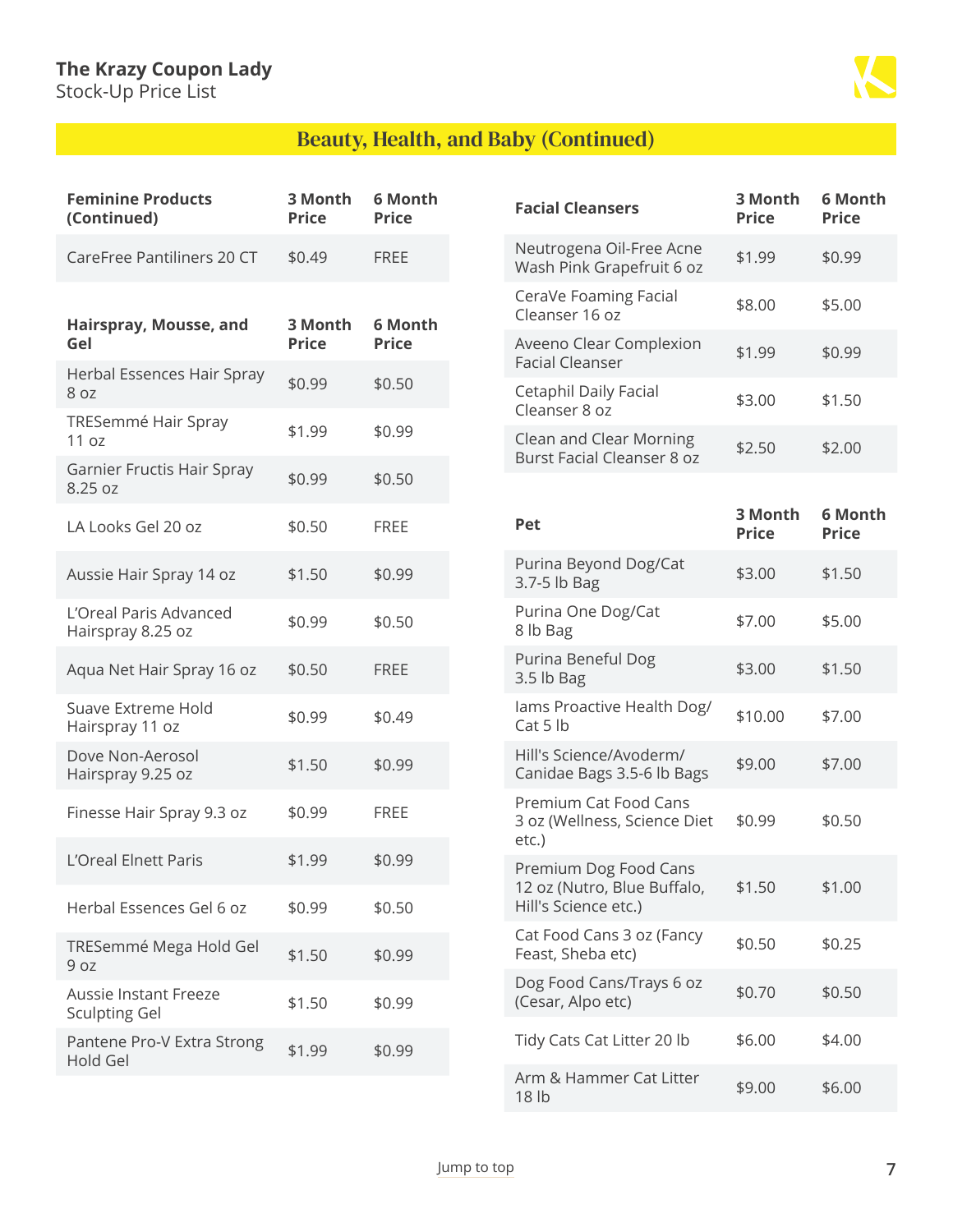

<span id="page-7-0"></span>

| <b>Pet (Continued)</b>                            | 3 Month<br><b>Price</b> | 6 Month<br><b>Price</b> | <b>Mouthwash (Continued)</b>                             | 3 Month<br><b>Price</b> | 6 Month<br><b>Price</b>        |
|---------------------------------------------------|-------------------------|-------------------------|----------------------------------------------------------|-------------------------|--------------------------------|
| Fresh Step Outstretch Cat<br>Litter 19 lb         | \$8.00                  | \$6.00                  | Crest 1 Liter                                            | \$1.99                  | \$0.99                         |
| <b>Toothpaste</b>                                 | 3 Month<br><b>Price</b> | 6 Month<br><b>Price</b> | <b>Denture Cream</b>                                     | 3 Month<br><b>Price</b> | <b>6 Month</b><br><b>Price</b> |
| Crest Paste, Gel, or Generic<br>3 oz or larger    | \$0.50                  | \$0.25                  | Fixodent 2.4 oz                                          | \$1.99                  | \$1.49                         |
| <b>Crest Advanced Flavors</b><br>3 oz or larger   | \$1.00                  | \$0.50                  | Poligrip 2 oz                                            | \$2.49                  | \$1.99                         |
| <b>Colgate Advanced Flavors</b><br>3 oz or larger | \$1.00                  | \$0.50                  |                                                          | 3 Month                 | 6 Month                        |
| Colgate Paste, Gel, or<br>Generic 3 oz or larger  | \$0.50                  | \$0.25                  | <b>Denture Cleansers</b>                                 | <b>Price</b>            | <b>Price</b>                   |
| Sensodyne Toothpaste 4 oz                         | \$1.50                  | \$0.99                  | Efferdent 24 CT                                          | \$1.99                  | \$0.99                         |
| Aquafresh 5.6 oz                                  | \$0.99                  | \$0.49                  | Polident 40 CT                                           | \$2.99                  | \$2.49                         |
| Colgate Kids 4-5 oz                               | \$0.99                  | \$0.49                  | <b>Toothbrushes</b>                                      | 3 Month<br><b>Price</b> | <b>6 Month</b><br><b>Price</b> |
| Crest Kids 4.2 oz                                 | \$0.99                  | \$0.49                  | Colgate Extra Clean, Classic<br>Clean and Generic Brands | \$0.49                  | <b>FREE</b>                    |
| Tom's of Maine Toothpaste<br>$4-5$ oz             | \$1.99                  | \$0.99                  | Oral-B Healthy Clean and<br><b>Generic Brands</b>        | \$0.49                  | <b>FREE</b>                    |
| Tom's of Maine Childrens<br>4.2 oz                | \$1.99                  | \$0.99                  | Reach                                                    | \$0.49                  | <b>FREE</b>                    |
| Aquafresh Kid's Toothpaste<br>4.6 oz              | \$0.99                  | \$0.49                  | Colgate Premium                                          | \$0.99                  | \$0.49                         |
| <b>Mouthwash</b>                                  | 3 Month                 | 6 Month                 | Oral-B Premium                                           | \$0.99                  | \$0.49                         |
| Scope 1 Liter                                     | <b>Price</b><br>\$1.99  | <b>Price</b><br>\$0.99  | Arm and Hammer<br>Spinbrush                              | \$1.99                  | \$0.99                         |
|                                                   |                         |                         | AIM Toothbrush                                           | \$0.49                  | <b>FREE</b>                    |
| Colgate 1 Liter                                   | \$1.99                  | \$0.99                  | <b>GUM Toothbrush</b>                                    | \$0.49                  | <b>FREE</b>                    |
| Listerine 1 Liter                                 | \$1.99                  | \$0.99                  |                                                          |                         |                                |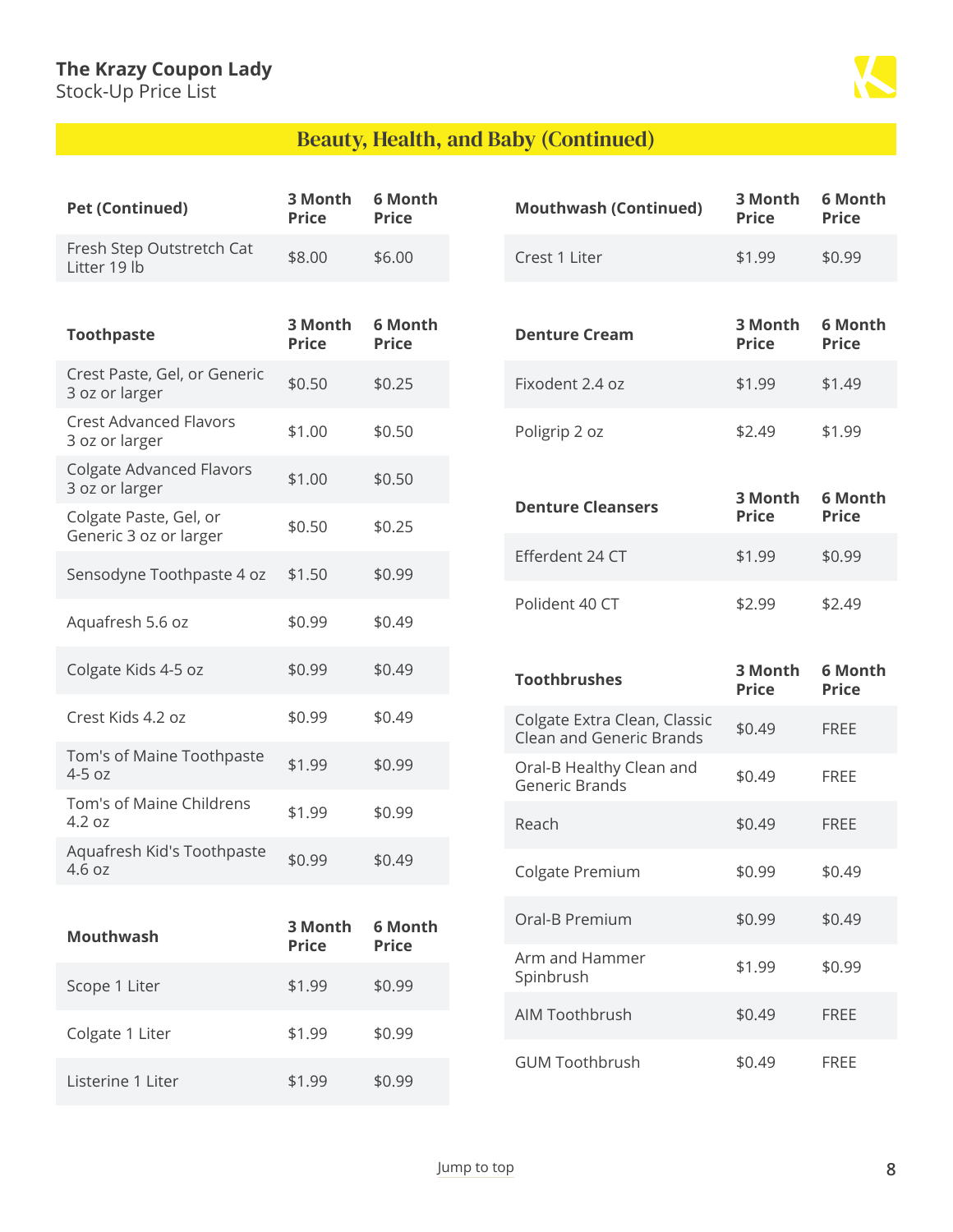

<span id="page-8-0"></span>

| <b>Bar Soap</b>   | 3 Month<br><b>Price</b> | 6 Month<br><b>Price</b> |
|-------------------|-------------------------|-------------------------|
| Ivory 10 CT       | \$1.99                  | \$0.99                  |
| Zest/Coast 8 CT   | \$1.99                  | \$0.99                  |
| Irish Spring 8 CT | \$2.99                  | \$1.99                  |
| Dial 8 CT         | \$2.99                  | \$2.49                  |
| Dove 6 CT         | \$3.99                  | \$2.99                  |
| Olay 6 CT         | \$3.99                  | \$2.99                  |

| <b>Razors</b>                    | 3 Month<br>Price | 6 Month<br><b>Price</b> |
|----------------------------------|------------------|-------------------------|
| <b>BIC Disposables</b>           | \$0.99           | \$0.49                  |
| <b>Schick Disposables</b>        | \$1.99           | \$0.99                  |
| Schick Non-Disposables           | \$3.99           | \$2.99                  |
| <b>Gillette Disposables</b>      | \$1.99           | \$1.49                  |
| Gillette Venus Razors            | \$3.99           | \$1.99                  |
| Gillette Fusion/Mach 3<br>Razors | \$3.99           | \$1.99                  |
| Noxzema Disposable<br>Razors     | \$1.49           | \$0.99                  |
|                                  |                  |                         |

| <b>Shampoo, Conditioner</b>                  | 3 Month<br><b>Price</b> | 6 Month<br><b>Price</b> |
|----------------------------------------------|-------------------------|-------------------------|
| Garnier Fructis Shampoo<br>$12.5 \text{ oz}$ | \$1.50                  | \$0.50                  |
| OGX 13 oz                                    | \$2.49                  | \$1.99                  |

| <b>Shampoo, Conditioner</b><br>(Continued) | 3 Month<br><b>Price</b> | 6 Month<br><b>Price</b> |
|--------------------------------------------|-------------------------|-------------------------|
| Selsun Blue 11 oz                          | \$2.49                  | \$1.99                  |
| <b>Head and Shoulders</b><br>13.5 oz       | \$2.49                  | \$1.99                  |
| Suave Essentials 30 oz                     | \$0.49                  | <b>FREE</b>             |
| Suave Professionals<br>12.6 oz             | \$1.49                  | \$0.49                  |
| TRESemmé 28 oz                             | \$1.99                  | \$0.99                  |
| TRESemmé Premium 25 oz                     | \$1.99                  | \$0.99                  |
| Pantene 12.6 oz                            | \$1.49                  | \$0.49                  |
| Infusium 13.5 oz                           | \$2.49                  | \$1.99                  |
| L'Oreal Advanced 12.6 oz                   | \$1.49                  | \$0.49                  |
| L'Oreal Expert 8.5 oz                      | \$2.99                  | \$1.99                  |
| John Frieda 8.3 oz                         | \$2.49                  | \$1.99                  |
| Clear Shampoo 12.9 oz                      | \$1.49                  | \$0.99                  |
| Herbal Essences 10.1 oz                    | \$1.99                  | \$0.99                  |
| Aussie 13.5 oz                             | \$0.99                  | \$0.49                  |
| Neutrogena 8.5 oz                          | \$2.49                  | \$1.99                  |
| Pert 13.5 oz                               | \$0.99                  | \$0.49                  |
| Alberto V05 12.5 oz                        | \$0.49                  | <b>FREE</b>             |
| Dove 12 oz                                 | \$1.49                  | \$0.99                  |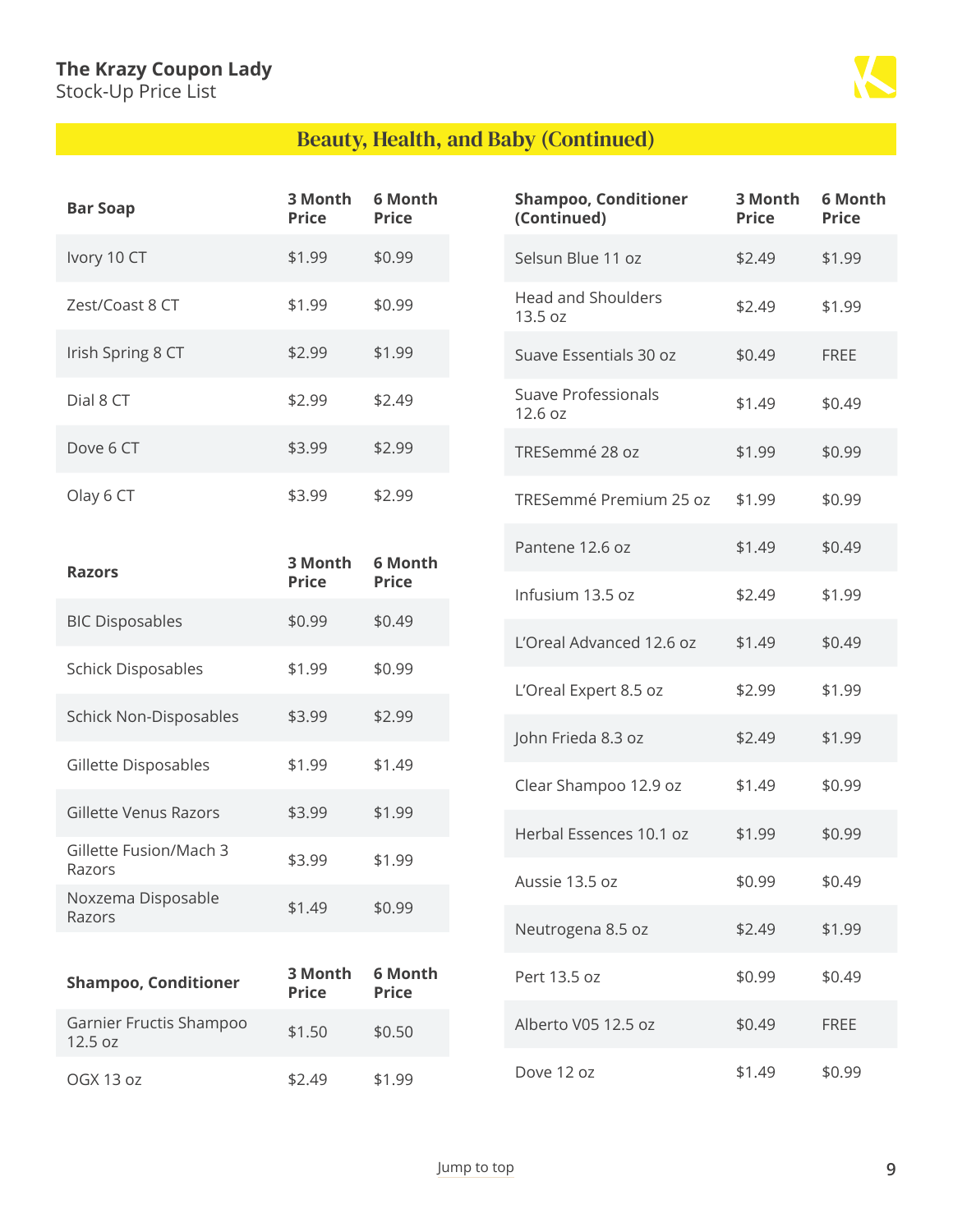

# Beauty, Health, and Baby (Continued)

<span id="page-9-0"></span>

| <b>Shampoo, Conditioner</b><br>(Continued) | 3 Month<br><b>Price</b> | 6 Month<br><b>Price</b> | <b>Lotion (Continued)</b>        | 3 Month<br><b>Price</b> | 6 Month<br><b>Price</b> |
|--------------------------------------------|-------------------------|-------------------------|----------------------------------|-------------------------|-------------------------|
| Dove Men and Care 12 oz                    | \$2.49                  | \$1.99                  | CeraVe Lotion 12 oz              | \$2.99                  | \$1.99                  |
| Aveeno 10.5 oz                             | \$2.99                  | \$1.99                  | Cetaphil Lotion 16 oz            | \$2.99                  | \$1.99                  |
| Garnier Whole Blends<br>12.5 oz            | \$1.49                  | \$0.49                  | Curel Lotion 13 oz               | \$2.99                  | \$1.99                  |
| White Rain 18 oz                           | \$0.49                  | <b>FREE</b>             | Dial Lotion 12 oz                | \$1.99                  | \$0.99                  |
| Axe 12 oz                                  | \$2.49                  | \$1.99                  | Suave Lotion 10 oz               | \$0.99                  | \$0.49                  |
| Finesse 13 oz                              | \$0.49                  | <b>FREE</b>             | St. Ives Lotion 21 oz            | \$1.99                  | \$0.99                  |
| Schwarzkopf Gliss 13.6 oz                  | \$2.99                  | \$1.99                  | Keri Lotion 15 oz                | \$1.99                  | \$0.99                  |
|                                            | 3 Month                 | 6 Month                 | Olay Lotion 20.2 oz              | \$2.99                  | \$1.99                  |
| <b>Hand Soap</b>                           | <b>Price</b>            | <b>Price</b>            | Dove Lotion 13.5 oz              | \$1.99                  | \$1.49                  |
| Dial 7.5 oz                                | \$0.99                  | \$0.49                  | Jergens Lotion 21 oz             | \$2.99                  | \$1.99                  |
| Softsoap 7.5 oz                            | \$0.99                  | \$0.49                  |                                  |                         |                         |
|                                            | 3 Month                 | 6 Month                 | <b>Hair Color</b>                | 3 Month<br><b>Price</b> | 6 Month<br><b>Price</b> |
| Lotion                                     | <b>Price</b>            | <b>Price</b>            | Clairol Nice N Easy              | \$2.50                  | \$1.00                  |
| Aveeno 12 oz                               | \$2.99                  | \$1.99                  | <b>Clairol Natural Instincts</b> | \$2.50                  | \$1.00                  |
| Gold Bond Lotion 14 oz                     | \$1.99                  | \$0.99                  | Revlon ColorSilk                 | \$1.99                  | \$0.99                  |
| Lubriderm Lotion 16 oz                     | \$2.99                  | \$1.99                  | Revlon ColorSilk<br>Buttercream  | \$2.99                  | \$1.99                  |
| Nivea Lotion 16.9 oz                       | \$1.99                  | \$0.99                  | <b>Garnier Nutrisse</b>          | \$2.99                  | \$1.99                  |
| Vaseline Lotion 10 oz                      | \$1.99                  | \$0.99                  | Garnier Olia                     | \$3.99                  | \$2.99                  |

Eucerin Lotion 16.9 oz  $$2.49$  \$1.49

Schwarzkopf \$3.99 \$2.99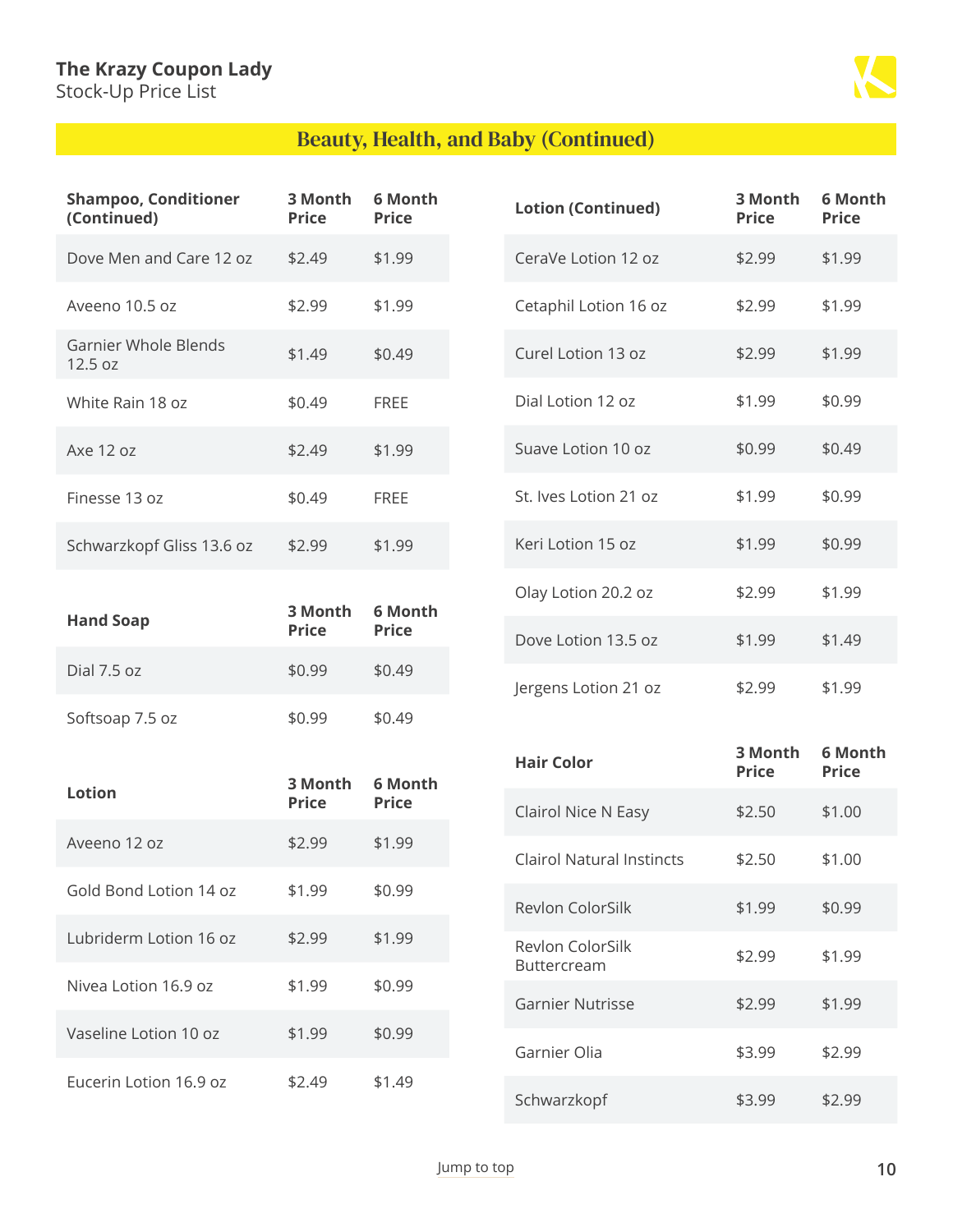#### <span id="page-10-0"></span>**The Krazy Coupon Lady**

Stock-Up Price List



| <b>Hair Color (Continued)</b> | 3 Month<br><b>Price</b> | 6 Month<br>Price |
|-------------------------------|-------------------------|------------------|
| l 'Oreal Paris Excellence     | \$2.99                  | \$1.99           |
| l 'Oreal Paris Preference     | \$3.99                  | \$2.99           |
| Vidal Sassoon                 | \$2.99                  | \$1.99           |
| Clairol Age Defy              | \$3.99                  | \$2.99           |
| Just for Men                  | \$2.99                  | \$1.99           |
| John Frieda                   | \$3.99                  | \$2.99           |

| 3 Month<br><b>Price</b> | 6 Month<br><b>Price</b> |
|-------------------------|-------------------------|
| \$2.99                  | \$1.99                  |
| \$1.99                  | \$0.99                  |
| \$1.99                  | \$0.99                  |
| \$1.49                  | \$0.40                  |
| \$1.99                  | \$0.99                  |
| \$0.99                  | \$0.49                  |
|                         |                         |

| <b>Lipstick</b>                                   | 3 Month<br><b>Price</b> | <b>6 Month</b><br><b>Price</b> |
|---------------------------------------------------|-------------------------|--------------------------------|
| L'Oreal Paris Color Riche<br>Lip Color            | \$1.99                  | \$0.99                         |
| E.L.F Velvet Matte Lipstick                       | \$1.99                  | \$0.99                         |
| Nyx Professional Makeup<br><b>Butter Lipstick</b> | \$2.99                  | \$1.99                         |

| <b>Lipstick (Continued)</b>               | 3 Month<br><b>Price</b> | 6 Month<br><b>Price</b> |
|-------------------------------------------|-------------------------|-------------------------|
| Maybelline Color<br>Sensational Lipstick  | \$1.49                  | \$0.99                  |
| Maybelline Baby Lips                      | \$0.99                  | \$0.49                  |
| CoverGirl Outlast Lip Color               | \$2.99                  | \$1.99                  |
| Revlon Super Lustrous<br>Lipstick         | \$1.99                  | \$0.99                  |
| Wet N Wild Lipstick                       | \$0.49                  | \$0.25                  |
| Rimmel The Only 1 Lipstick                | \$1.99                  | \$0.99                  |
| Milani Color Statement<br>Lipstick        | \$2.49                  | \$1.99                  |
| Neutrogena<br>MoistureSmooth Lipstick     | \$2.99                  | \$1.99                  |
| Almay Smart Shade Butter<br>Kiss Lipstick | \$2.49                  | \$1.99                  |
| <b>Balm and Chapstick</b>                 | 3 Month<br><b>Price</b> | 6 Month<br><b>Price</b> |

| <b>DAIIII AIIU CHAPSLICK</b>         | <b>Price</b> | <b>Price</b> |
|--------------------------------------|--------------|--------------|
| ChapStick Lip Moist Lip<br>Balm 3 CT | \$0.99       | \$0.49       |
| Carmex Original Jar Lip<br>Balm      | \$0.49       | <b>FREE</b>  |
| <b>Blistex Medicated Lip Balm</b>    | \$0.50       | \$0.25       |
| <b>EOS Lip Balm</b>                  | \$1.49       | \$0.99       |

| <b>Eyeshadow Singles</b>                     | 3 Month<br><b>Price</b> | 6 Month<br><b>Price</b> |
|----------------------------------------------|-------------------------|-------------------------|
| Maybelline Expert Wear<br>Eye Shadow Singles | \$0.99                  | \$0.49                  |
| Revlon ColorStay Eye<br>Shadow Quad          | \$1.99                  | \$1.49                  |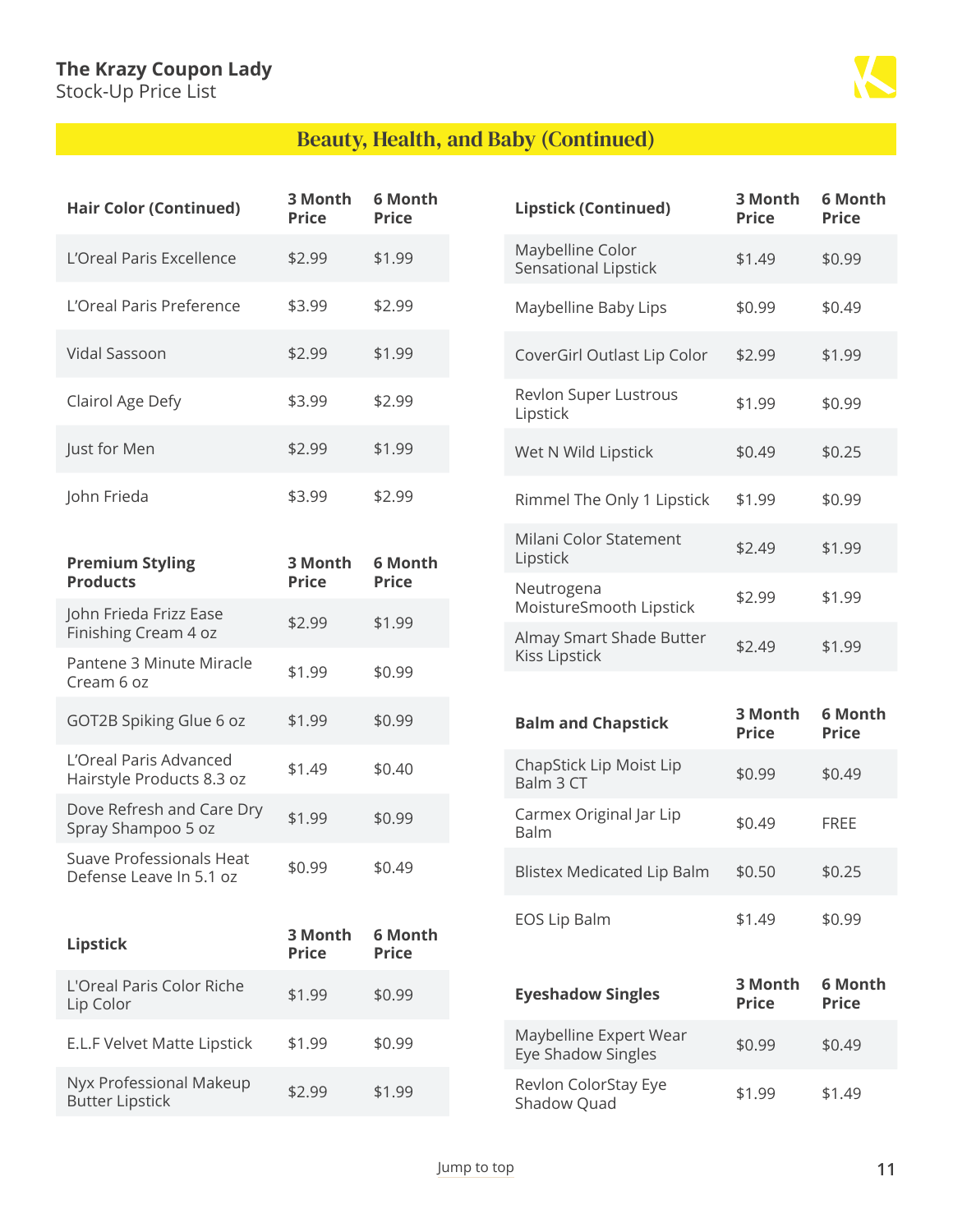<span id="page-11-0"></span>

| <b>Eyeshadow Singles</b><br>(Continued)                  | 3 Month<br><b>Price</b> | 6 Month<br><b>Price</b> | <b>Eyeliner (Continued)</b>                        | 3 Month<br><b>Price</b> | 6 Month<br><b>Price</b> |
|----------------------------------------------------------|-------------------------|-------------------------|----------------------------------------------------|-------------------------|-------------------------|
| CoverGirl Eye Enhancers 1<br>Kit Eye Shadow              | \$0.49                  | <b>FREE</b>             | Almay Intense I-Color<br>Eyeliner                  | \$1.99                  | \$0.99                  |
| Almay Shadow Softies                                     | \$1.99                  | \$0.99                  | Physicians Formula Eye<br>Booster 2 in 1 Eye Liner | \$3.99                  | \$2.99                  |
| <b>Mascara</b>                                           | 3 Month<br><b>Price</b> | 6 Month<br><b>Price</b> | <b>Foundation</b>                                  | 3 Month<br><b>Price</b> | 6 Month<br><b>Price</b> |
| Wet N Wild Mascara Mega<br>Protein                       | \$0.99                  | \$0.49                  | L'Oreal Paris True Match<br>Foundation             | \$3.49                  | \$2.49                  |
| Almay One Coat Multi<br>Benefit Mascara                  | \$1.99                  | \$0.99                  | CoverGirl Clean Liquid<br>Foundation               | \$1.99                  | \$0.99                  |
| CoverGirl LashBlast Clump<br><b>Crusher Mascara</b>      | \$1.99                  | \$0.99                  | Maybelline Fit Me<br>Foundation                    | \$3.00                  | \$1.50                  |
| Revlon Ultimate All-In One<br>Mascara                    | \$1.99                  | \$0.99                  | Neutrogena Nourishing<br>Long Wear Foundation      | \$3.49                  | \$2.99                  |
| Maybelline Great Lash<br>Mascara                         | \$1.49                  | \$0.49                  | <b>Rimmel Lasting Finish</b><br>Foundation         | \$2.49                  | \$1.99                  |
| Physicians Formula<br>Organic Wear Jumbo Lash<br>Mascara | \$4.00                  | \$3.00                  | Revlon ColorStay Makeup                            | \$2.99                  | \$1.99                  |

| <b>Eyeliner</b>                                   | 3 Month<br>Price | 6 Month<br><b>Price</b> |
|---------------------------------------------------|------------------|-------------------------|
| Revlon ColorStay Eye Liner                        | \$1.99           | \$0.99                  |
| CoverGirl Ink It Eyeliner                         | \$1.99           | \$0.99                  |
| L'Oreal Infallible Eye Liner                      | \$2.99           | \$1.99                  |
| Nyx Professionals Makeup<br>Matte Liquid Liner    | \$2.49           | \$1.49                  |
| Maybelline Eye Studio<br>Master Precise Eye Liner | \$1.99           | \$0.99                  |
| Rimmel Kohl Waterproof<br>Eye Liner               | \$0.99           | \$0.49                  |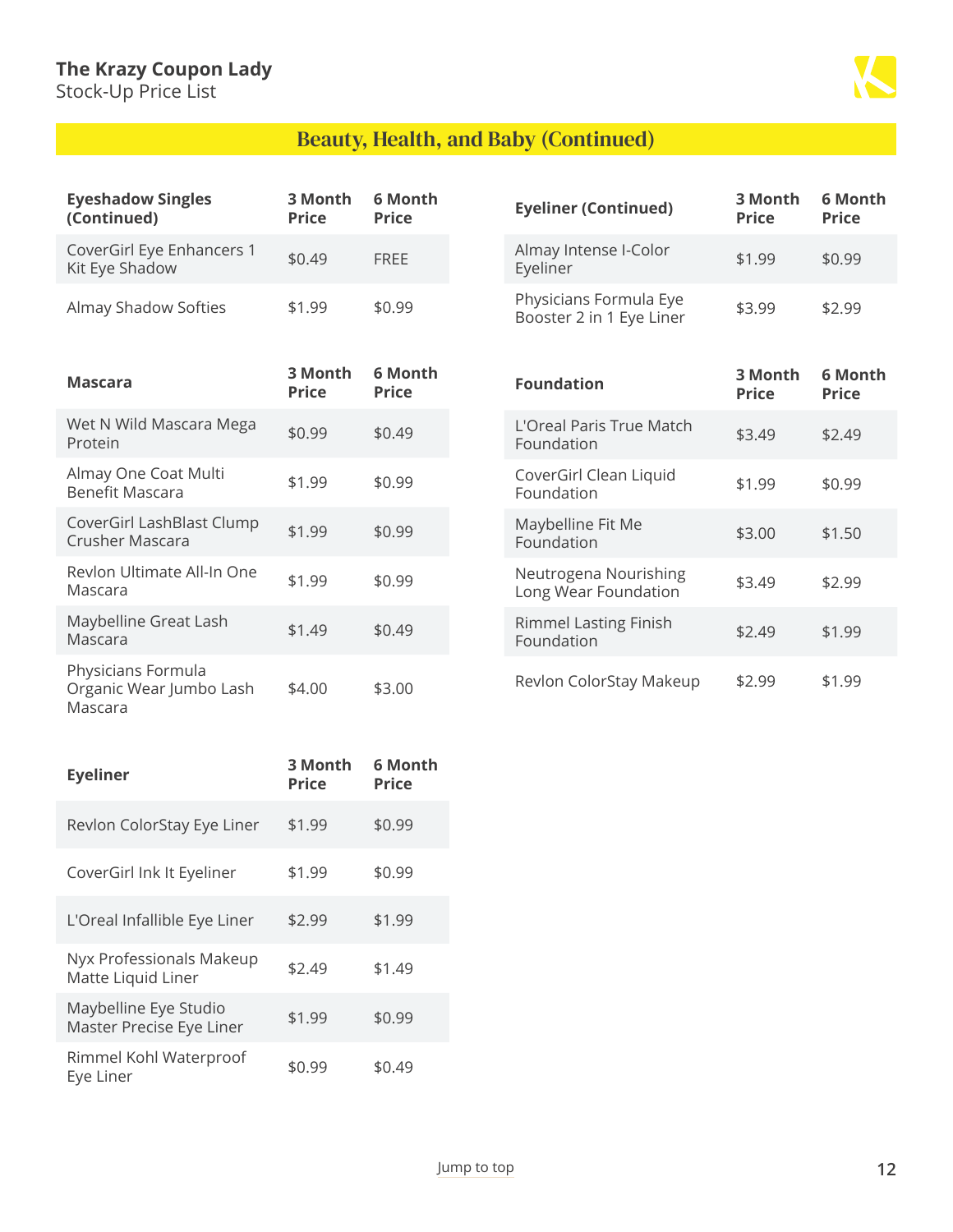<span id="page-12-0"></span>

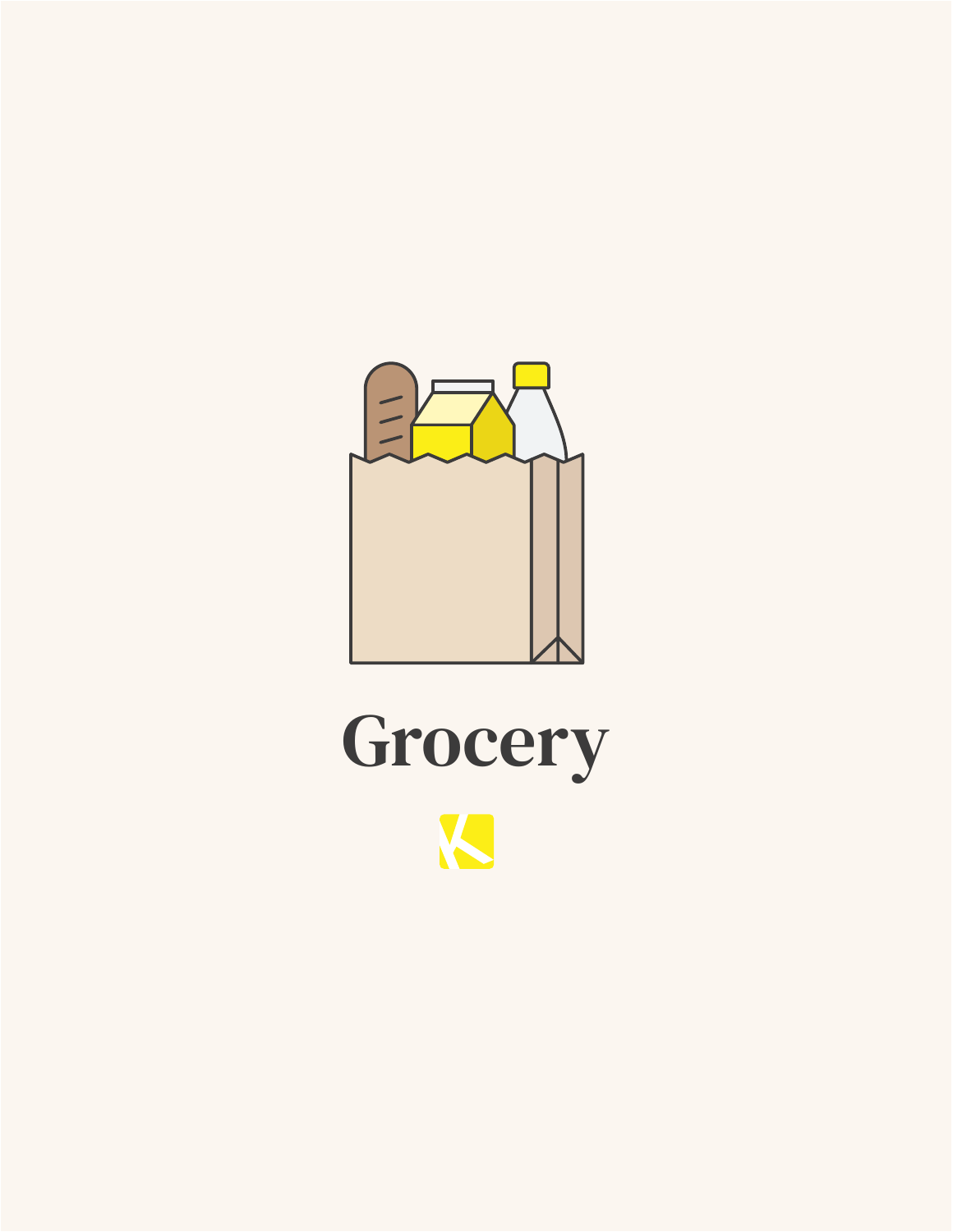#### **Grocery**

<span id="page-13-0"></span>

| <b>Produce</b>                            | 3 Month<br><b>Price</b> | <b>6 Month</b><br><b>Price</b> |
|-------------------------------------------|-------------------------|--------------------------------|
| Avocados                                  | \$0.50<br>each          | \$0.25<br>each                 |
| Bananas                                   | \$0.20<br>each          | \$0.15<br>each                 |
| <b>Strawberries</b>                       | \$2.50/lb               | \$2.00/lb                      |
| Asparagus                                 | \$1.50/<br>bunch        | \$1.00/<br>bunch               |
| <b>Breads</b>                             | 3 Month<br><b>Price</b> | <b>6 Month</b><br><b>Price</b> |
| Thomas Bagels 6 CT                        | \$1.99                  | \$1.49                         |
| Udi's Gluten Free Bread                   | \$2.99                  | \$2.49                         |
| Oroweat/Arnold/Burberry<br>Bread 16-24 oz | \$1.49                  | \$0.99                         |
| Sara Lee Bread 16-24 oz                   | \$0.99                  | \$0.69                         |
| Natures Own 16-24 oz                      | \$1.49                  | \$0.99                         |
|                                           |                         |                                |
| <b>Breadcrumbs/Stuffing</b>               | 3 Month<br><b>Price</b> | <b>6 Month</b><br><b>Price</b> |
| Progresso Breadcrumbs<br>15 oz            | \$0.89                  | \$0.49                         |
| Progresso Panko<br>Breadcrumbs 8 oz       | \$0.99                  | \$0.69                         |
| Kikkoman Panko<br>Breadcrumbs 8 oz        | \$0.99                  | \$0.69                         |
| Stove Top Stuffing Mix 6 oz               | \$0.99                  | \$0.49                         |

| <b>Peanut Butter/Jelly</b>             | 3 Month<br><b>Price</b> | 6 Month<br><b>Price</b> |
|----------------------------------------|-------------------------|-------------------------|
| <b>Skippy Peanut Butter</b><br>16.3 oz | \$1.29                  | \$0.59                  |
| Jif Peanut Butter 16 oz                | \$1.59                  | \$0.79                  |
| Peter Pan Peanut Butter<br>16.3 oz     | \$1.69                  | \$0.99                  |
| Justin's Peanut Butter 16 oz           | \$2.99                  | \$1.99                  |
| Justin's Almond Butter<br>12 oz        | \$3.99                  | \$2.99                  |
| Earth Balance Peanut<br>Butter 16 oz   | \$1.99                  | \$0.99                  |
| Bonne Maman Jam 13 oz                  | \$1.99                  | \$1.49                  |
| Smucker's Preserves/Jams<br>18 oz      | \$1.69                  | \$1.29                  |
| Welch's Grape Jelly 32 oz              | \$1.19                  | \$0.69                  |

| <b>Cookies</b>                              | 3 Month<br><b>Price</b> | 6 Month<br><b>Price</b> |
|---------------------------------------------|-------------------------|-------------------------|
| Nabisco Chips Ahoy<br>Cookies 13 oz         | \$0.99                  | \$0.49                  |
| Nabisco Oreo Cookies<br>15.35 oz            | \$1.99                  | \$1.49                  |
| Enjoy Life Soft Baked<br>Cookies 6 oz       | \$1.99                  | \$1.49                  |
| Keebler Cookies<br>(Multiple Sizes)         | \$0.99                  | \$0.79                  |
| Pepperidge Farm Cookies<br>(Multiple Sizes) | \$1.49                  | \$0.99                  |

| <b>Crackers</b>    | 3 Month<br><b>Price</b> | 6 Month<br><b>Price</b> |
|--------------------|-------------------------|-------------------------|
| Nabisco Multipacks | \$2.99                  | \$1.99                  |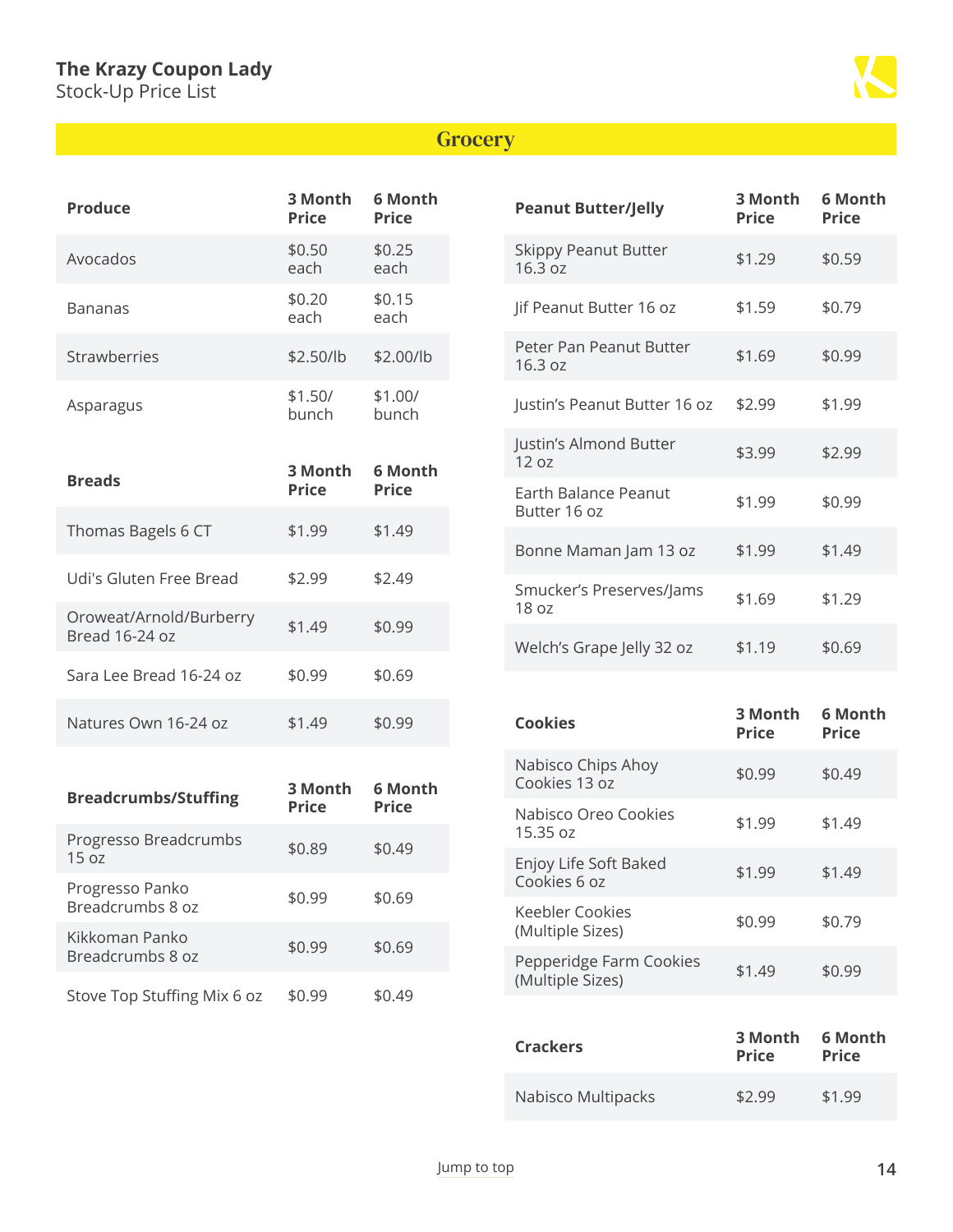<span id="page-14-0"></span>

| <b>Crackers (Continued)</b>                  | 3 Month<br>Price | <b>6 Month</b><br>Price |
|----------------------------------------------|------------------|-------------------------|
| <b>Blue Diamond Nut Thins</b><br>$4.25$ oz   | \$0.99           | \$0.79                  |
| Nabisco Crackers<br>(Multiple Sizes)         | \$0.99           | \$0.50                  |
| Lance Snack Crackers 8 CT                    | \$0.99           | \$0.49                  |
| Crunch Master Gluten Free<br>Crackers 4.5 oz | \$0.79           | \$0.49                  |
| Keebler Club Crackers<br>16 oz               | \$1.49           | \$0.99                  |
| Rraakfact Rarc/Granola                       | 2 Manth          | 6 Month                 |

| DI CARIASL DAI S/ UI AIIUIA<br>Bars  | <b>J</b> IVIUILII<br><b>Price</b> | o iviolitii<br><b>Price</b> |
|--------------------------------------|-----------------------------------|-----------------------------|
| Quaker Chewy Bars 8 CT               | \$0.99                            | \$0.49                      |
| Nutri-Grain Bars 8 CT                | \$0.99                            | \$0.69                      |
| Fiber One Bars 4-6 CT                | \$1.49                            | \$0.99                      |
| Nature Valley Granola Bars<br>4-6 CT | \$0.99                            | \$0.69                      |
| Kind Individual Bars                 | \$0.79                            | \$0.49                      |
| Think Thin Individual Bars           | \$0.79                            | \$0.49                      |
| LÄRABAR Individual                   | \$0.79                            | \$0.49                      |
| Kellogg's Special K Bars<br>4-6 CT   | \$1.49                            | \$0.99                      |

| <b>Refrigerated Juice</b>      | 3 Month<br><b>Price</b> | 6 Month<br><b>Price</b> |
|--------------------------------|-------------------------|-------------------------|
| Tropicana Orange Juice<br>5207 | \$1.79                  | \$1.29                  |
| Simply Orange Juice 52 oz      | \$1.79                  | \$1.29                  |

| <b>Refrigerated Juice</b><br>(Continued) | 3 Month<br><b>Price</b> | 6 Month<br><b>Price</b> |
|------------------------------------------|-------------------------|-------------------------|
| Simply Juice/Lemonades<br>52 oz          | \$0.99                  | \$0.69                  |
| Tropicana Trop50 52 oz                   | \$1.49                  | \$1.19                  |
| <b>Hummus and Salsa</b>                  | 3 Month<br><b>Price</b> | 6 Month<br><b>Price</b> |
| Sabra Hummus 10 oz                       | \$1.79                  | \$1.29                  |
| Wholly Guacamole 15 oz                   | \$1.99                  | \$1.49                  |
| Tostitos Salsa 15.5 oz                   | \$1.99                  | \$1.49                  |
| Chi Chi Salsa 16 oz                      | \$1.19                  | \$0.89                  |
| Pace Salsa 24 oz                         | \$0.99                  | \$0.79                  |
| Yucatan Guacamole 16 oz                  | \$1.79                  | \$1.29                  |

| <b>Deli Meats</b>                | 3 Month<br><b>Price</b> | 6 Month<br><b>Price</b> |
|----------------------------------|-------------------------|-------------------------|
| <b>Buddig Singles</b>            | \$0.49                  | \$0.29                  |
| Oscar Mayer Deli Meat 9 oz       | \$2.49                  | \$1.49                  |
| Hillshire Farm Deli Meat<br>8 oz | \$2.49                  | \$1.49                  |

| <b>Refrigerated Dough</b>                 | 3 Month<br><b>Price</b> | 6 Month<br><b>Price</b> |
|-------------------------------------------|-------------------------|-------------------------|
| Pillsbury Crescent Rolls<br>8 CT          | \$0.99                  | \$0.49                  |
| Pillsbury Cookie Dough<br>30 <sub>0</sub> | \$1.49                  | \$0.99                  |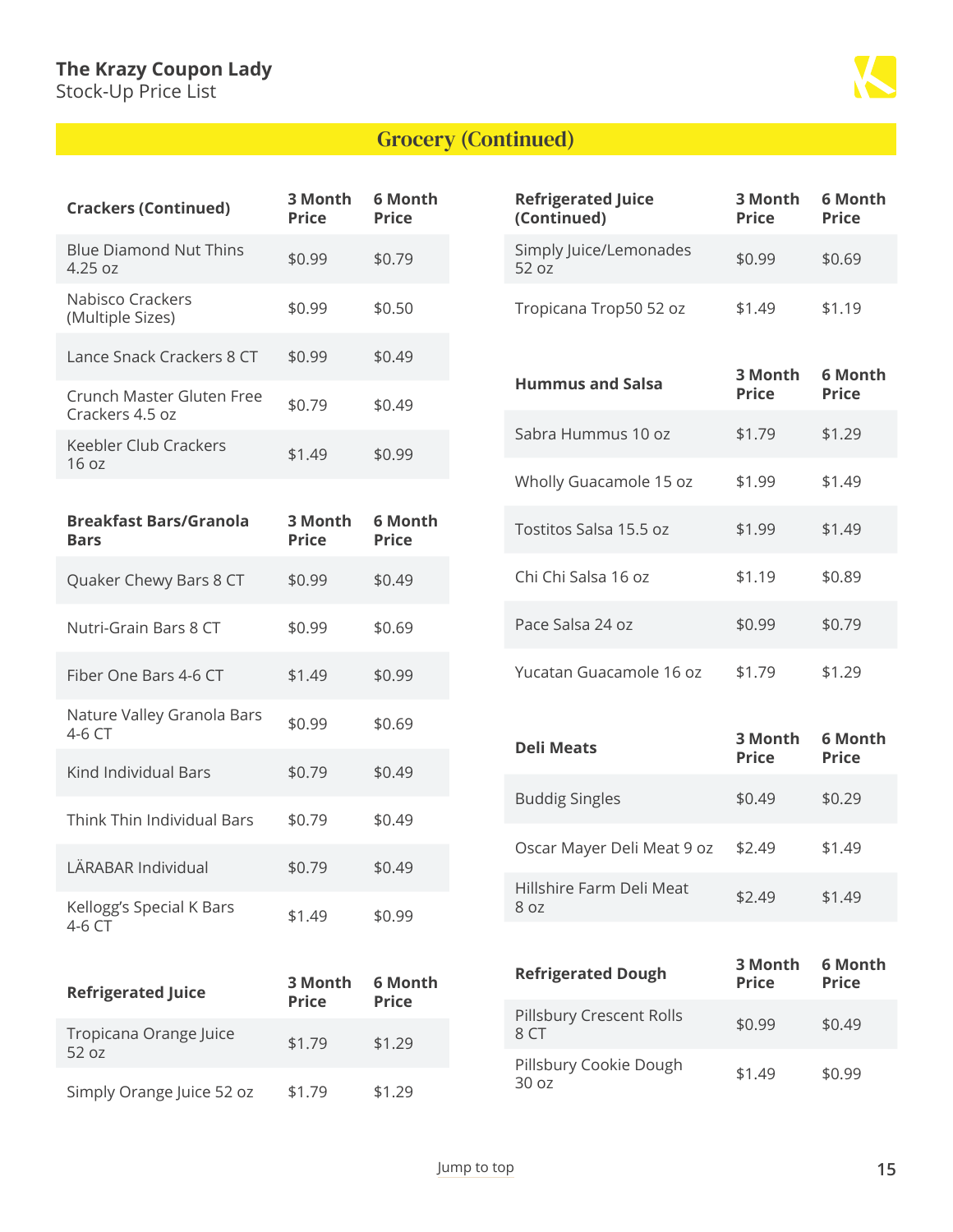

<span id="page-15-0"></span>

| <b>Refrigerated Dough</b><br>(Continued) | 3 Month<br><b>Price</b> | 6 Month<br><b>Price</b> | <b>Meats (Continued)</b>                | 3 Month<br><b>Price</b> | 6 Month<br><b>Price</b> |
|------------------------------------------|-------------------------|-------------------------|-----------------------------------------|-------------------------|-------------------------|
| Pillsbury Cinnamon Rolls<br>8 CT         | \$0.99                  | \$0.49                  | Hormel Black Label Bacon<br>16 oz       | \$3.49                  | \$2.99                  |
| Toll House Cookie Dough<br>16 oz         | \$1.49                  | \$0.99                  | Oscar Mayer Bacon 16 oz                 | \$3.49                  | \$2.99                  |
| <b>Meats</b>                             | 3 Month<br><b>Price</b> | 6 Month<br><b>Price</b> | <b>Frozen Breakfast</b>                 | 3 Month<br><b>Price</b> | 6 Month<br><b>Price</b> |
| Ground Beef 80/20                        | \$2.99/lb               | \$2.79/lb               | Eggo Waffles 12.3 oz                    | \$1.49                  | \$0.99                  |
| Ground Beef 90/10                        | \$3.99/lb               | \$3.49/lb               | Vans Gluten Free Waffles<br>9 oz        | \$1.29                  | \$0.89                  |
| <b>Ground Turkey</b>                     | \$1.79/lb               | \$1.49/lb               | Jimmy Dean Breakfast<br>Sandwiches 4 CT | \$2.99                  | \$2.49                  |
| <b>Ground Pork</b>                       | \$1.99/lb               | \$1.69/lb               | Jimmy Dean Breakfast<br>Bowls 7 oz      | \$1.49                  | \$0.99                  |
| Chicken, Thighs                          | \$0.99/lb               | \$0.79/lb               |                                         | 3 Month                 | 6 Month                 |
| Chicken, Breast                          | \$1.99/lb               | \$1.69/lb               | <b>French Fries</b>                     | <b>Price</b>            | <b>Price</b>            |
| Chicken, Drumsticks                      | \$0.99/lb               | \$0.79/lb               | Ore-Ida 26-32 oz                        | \$1.29                  | \$0.99                  |
| Pork Chops, Boneless                     | \$1.79/lb               | \$1.49/lb               | Alexia Frozen Fries 20 oz               | \$1.99                  | \$1.79                  |
| Pork Tenderloin                          | \$1.79/lb               | $$1.49$ /lb             | Mac+Rice                                | 3 Month<br><b>Price</b> | 6 Month<br><b>Price</b> |
| <b>Beef Chuck Roast</b>                  | \$3.99/lb               | \$3.49/lb               | Kraft Mac and Cheese 7.25               | \$0.79                  | \$0.39                  |
| Whole Chicken                            | \$0.99/lb               | \$0.79/lb               | OZ<br>Knorr Side Dishes 4-6 oz          | \$0.59                  | \$0.39                  |
| Bar S Hot Dogs 8 CT                      | \$0.79                  | \$0.49                  | Minute Rice 14 oz                       | \$1.49                  | \$0.99                  |
| Ball Park Hot Dogs 8 CT                  | \$1.49                  | \$0.89                  | Uncle Ben's Ready Rice                  |                         |                         |
| Oscar Mayer Hot Dogs 8 CT                | \$1.49                  | \$0.89                  | 8.8 oz                                  | \$0.79                  | \$0.59                  |
| Jennie-O Turkey Bacon<br>14 oz           | \$1.49                  | \$0.69                  | Kraft Easy Mac 2.05 oz                  | \$0.79                  | \$0.59                  |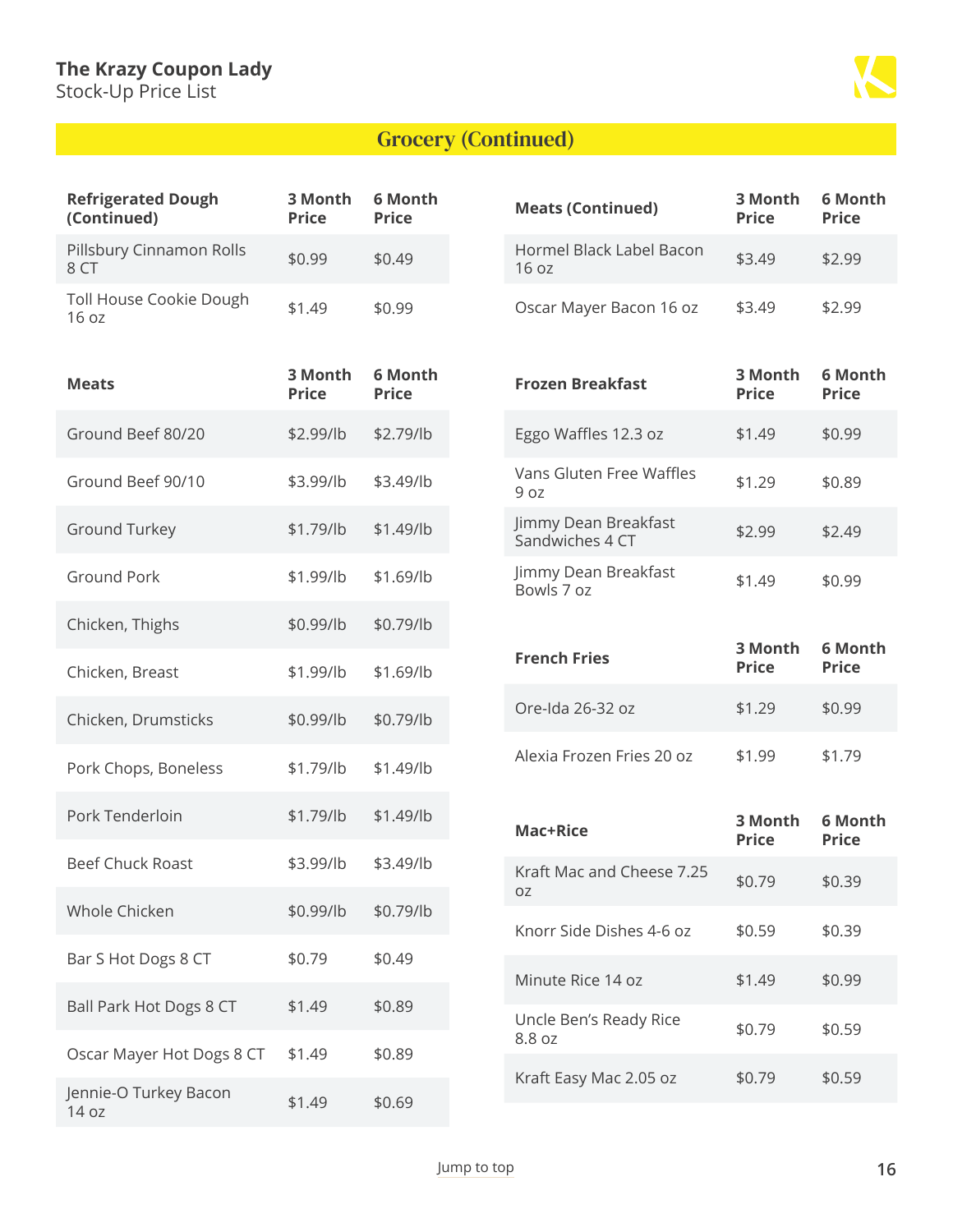

<span id="page-16-0"></span>

| <b>Mac+Rice (Continued)</b>                     | 3 Month<br><b>Price</b> | 6 Month<br><b>Price</b> |
|-------------------------------------------------|-------------------------|-------------------------|
| <b>Betty Crocker Hamburger</b><br>Helper 6-8 oz | \$0.69                  | \$0.39                  |
| Chef Boyardee Cans 15 oz                        | \$0.49                  | \$0.29                  |
| Chef Boyardee Microwave<br><b>Bowls</b>         | \$0.49                  | \$0.29                  |
| Campbell's SpaghettiOs<br>15.6-15.8 oz          | \$0.79                  | \$0.59                  |
| Success Boil-in-Bag Rice<br>4 CT                | \$0.99                  | \$0.69                  |
|                                                 |                         |                         |
| <b>Canned Fruit</b>                             | 3 Month<br><b>Price</b> | 6 Month<br><b>Price</b> |
| Dole Pineapple 20 oz                            | \$0.99                  | \$0.59                  |
| Libby's Canned Pineapple<br>20 oz               | \$0.79                  | \$0.59                  |
| Del Monte Fruit Cocktail<br>15.25 oz            | \$0.79                  | \$0.59                  |
| Dole Plastic Jar 24.5 oz                        | \$1.49                  | \$0.99                  |
| Dole Fruit Bowls 4 CT                           | \$1.29                  | \$0.79                  |
| Del Monte Fruit Bowls 4 CT                      | \$0.99                  | \$0.49                  |
| Libby's Pumpkin 15 oz                           | \$0.99                  | \$0.49                  |
| GoGo Squeez Apple Sauce<br>4 CT                 | \$1.39                  | \$0.99                  |
| Mott's Applesauce 6 CT                          | \$1.69                  | \$1.29                  |

| <b>Soups and Broths</b>               | 3 Month<br><b>Price</b> | 6 Month<br><b>Price</b> |
|---------------------------------------|-------------------------|-------------------------|
| Campbell's Condensed<br>Soups 10.5 oz | \$0.79                  | \$0.59                  |

| <b>Soups and Broths</b><br>(Continued)           | 3 Month<br><b>Price</b> | 6 Month<br><b>Price</b> |
|--------------------------------------------------|-------------------------|-------------------------|
| Progresso Soup 18-19 oz                          | \$0.99                  | \$0.79                  |
| Lipton Recipe Secrets 2 oz                       | \$0.99                  | \$0.79                  |
| Campbell's Chunky and<br>Homestyle Soup 18-19 oz | \$0.99                  | \$0.79                  |
| Ramen Packages                                   | \$0.15                  | \$0.10                  |
| Ramen Cups                                       | \$0.25                  | \$0.15                  |
| <b>Campbell's Dinner Sauces</b><br>$11-13$ oz    | \$0.99                  | \$0.49                  |
| Campbell's Well Yes Soup<br>15-17 oz             | \$1.29                  | \$0.89                  |
| Campbell's On the Go Soup<br>10.75 oz            | \$0.79                  | \$0.59                  |
| College Inn Box Broth<br>32 oz                   | \$0.99                  | \$0.79                  |
| Swanson Box Broth 32 oz                          | \$1.29                  | \$0.89                  |

| Mayo, Mustard, Ketchup                     | 3 Month<br>Price | 6 Month<br><b>Price</b> |
|--------------------------------------------|------------------|-------------------------|
| Hellmann's / Best Foods<br>Real Mayo 30 oz | \$1.99           | \$1.49                  |
| Kraft Mayo 30 oz                           | \$1.59           | \$1.29                  |
| Kraft Miracle Whip 30 oz                   | \$1.99           | \$1.49                  |
| Gulden's Mustard 12 oz                     | \$0.79           | \$0.49                  |
| Grey Poupon Mustard 8 oz                   | \$1.49           | \$0.99                  |
| Heinz Yellow Mustard 20 oz                 | \$0.99           | \$0.69                  |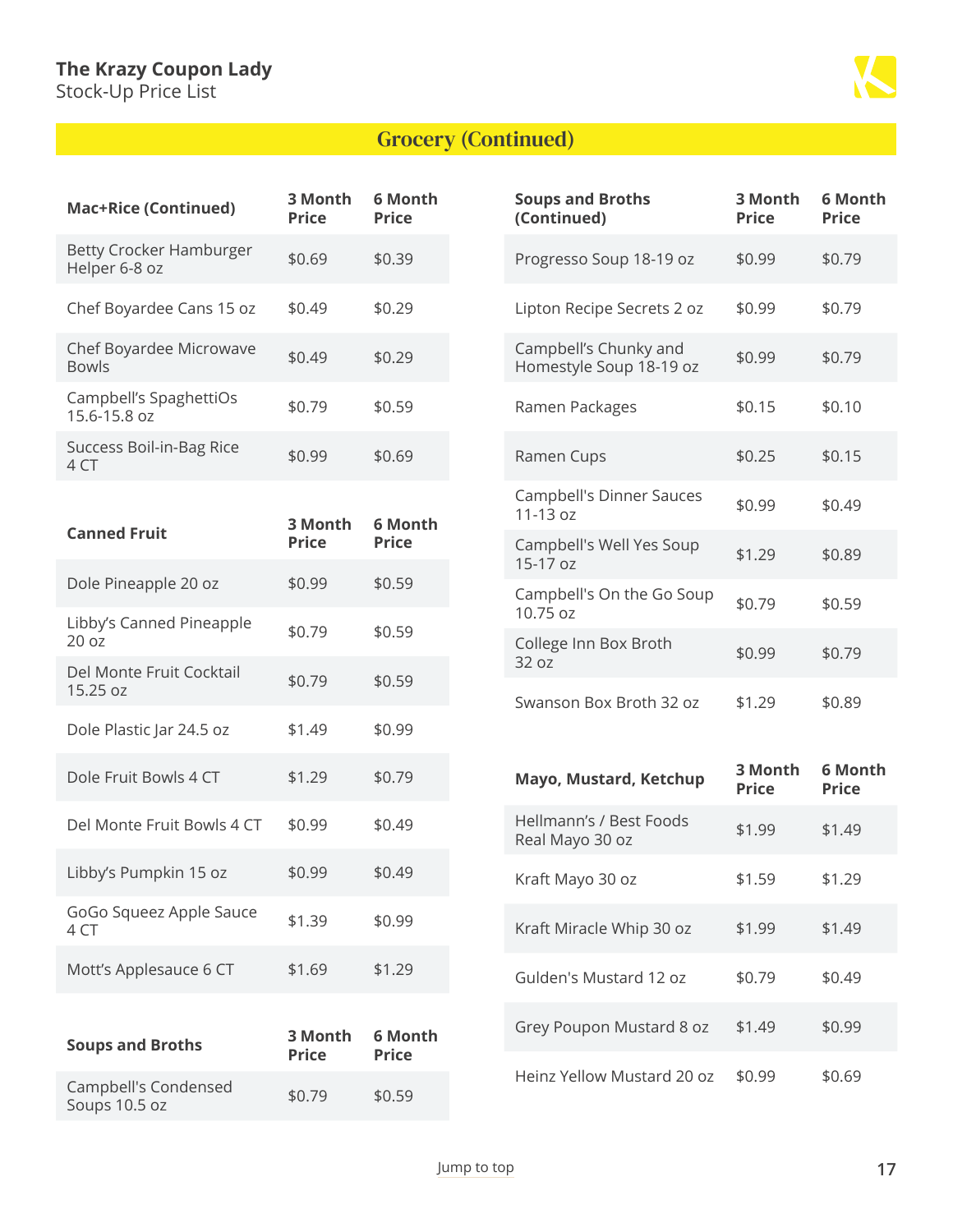

<span id="page-17-0"></span>

| Mayo, Mustard, Ketchup<br>(Continued)       | 3 Month<br><b>Price</b> | <b>6 Month</b><br><b>Price</b> |
|---------------------------------------------|-------------------------|--------------------------------|
| French's Yellow Mustard<br>14 oz            | \$0.79                  | \$0.59                         |
| Heinz Tomato Ketchup<br>20 oz               | \$0.99                  | \$0.79                         |
| French's Ketchup 20 oz                      | \$0.79                  | \$0.59                         |
| Hunts Ketchup 24 oz                         | \$0.79                  | \$0.59                         |
| <b>Dressings</b>                            | 3 Month<br><b>Price</b> | <b>6 Month</b><br><b>Price</b> |
| Ken's Dressing 16 oz                        | \$0.99                  | \$0.49                         |
| Kraft Dressing 16 oz                        | \$0.99                  | \$0.49                         |
| Newman's Own Dressing<br>16 oz              | \$1.49                  | \$0.99                         |
| Wish-Bone Dressing 15 oz                    | \$0.79                  | \$0.49                         |
| <b>Baking Mixes</b>                         | 3 Month<br><b>Price</b> | <b>6 Month</b><br><b>Price</b> |
| Bisquick 20 oz                              | \$1.19                  | \$0.89                         |
| Pearl Milling Company<br>32 oz              | \$1.29                  | \$0.89                         |
| <b>Bisquick Shake and Pour</b><br>10.6 oz   | \$1.29                  | \$0.89                         |
| Hungry Jack 32 oz                           | \$0.99                  | \$0.69                         |
| Krusteaz Waffle Mix 28 oz                   | \$0.99                  | \$0.49                         |
| <b>Betty Crocker Cake Mixes</b><br>15.25 oz | \$0.79                  | \$0.39                         |
| Pillsbury Cake Mixes 15 oz                  | \$0.69                  | \$0.29                         |

| <b>Baking Mixes (Continued)</b>     | 3 Month<br>Price | 6 Month<br><b>Price</b> |
|-------------------------------------|------------------|-------------------------|
| Duncan Hines Cake Mixes<br>15.25 oz | \$0.79           | \$0.39                  |
| Duncan Hines Easy Cake<br>Kits      | \$1.19           | \$0.79                  |
| King Arthur Flour 5 lb              | \$1.99           | \$1.49                  |
| Gold Medal Flour 5 lb               | \$1.19           | \$0.79                  |
| Pillsbury Quick Bread 14 oz         | \$0.99           | \$0.69                  |
| Betty Crocker Muffin Mix<br>16.9 oz | \$1.49           | \$0.99                  |
| Krusteaz Muffin Mix<br>17-18 oz     | \$0.99           | \$0.69                  |

| <b>Baking Extras</b>                                   | 3 Month<br><b>Price</b> | 6 Month<br><b>Price</b> |
|--------------------------------------------------------|-------------------------|-------------------------|
| Pillsbury Frosting 16 oz                               | \$0.99                  | \$0.69                  |
| <b>Betty Crocker Frosting</b><br>12 oz                 | \$0.99                  | \$0.69                  |
| Duncan Hines Frosting<br>16 oz                         | \$0.99                  | \$0.69                  |
| Bakers Chocolate 4 oz                                  | \$1.49                  | \$0.99                  |
| Enjoy Life Gluten Free<br>Chips 9 oz                   | \$1.99                  | \$1.49                  |
| Nestle Toll House Chips<br>1207                        | \$0.99                  | \$0.79                  |
| <b>Carnation Evaporated Milk</b><br>13.2 oz            | \$0.79                  | \$0.59                  |
| Nestle La Lechera<br>Sweetened Condensed<br>Milk 14 oz | \$0.99                  | \$0.79                  |
| Arm and Hammer Baking<br>Soda 16 oz                    | \$0.49                  | <b>FRFF</b>             |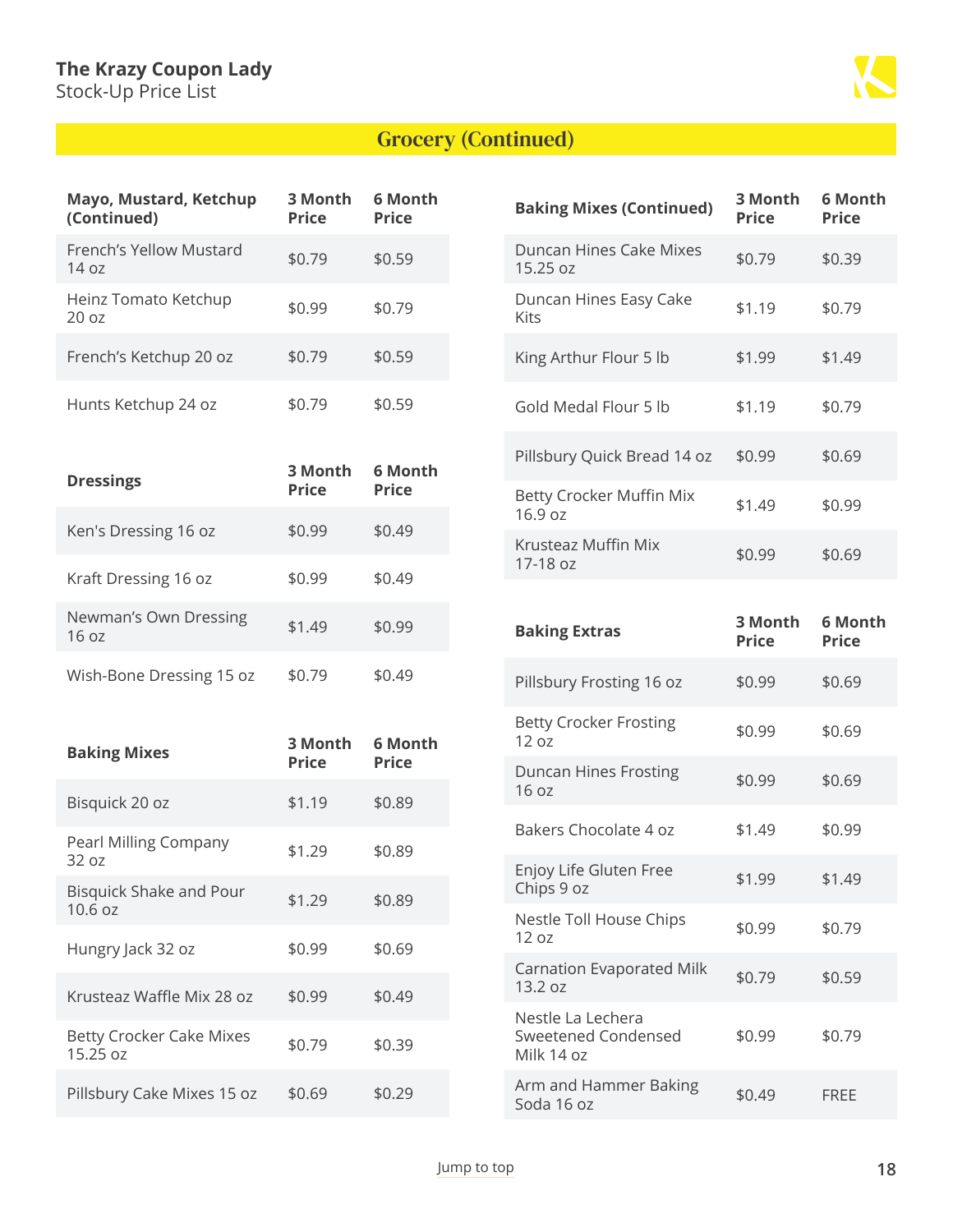

<span id="page-18-0"></span>

| <b>Baking Extras</b><br>(Continued)                 | 3 Month<br><b>Price</b> | 6 Month<br><b>Price</b> | <b>Cocoas/Drink Mixes</b>             | 3 Month<br><b>Price</b> | 6 Month<br><b>Price</b> |
|-----------------------------------------------------|-------------------------|-------------------------|---------------------------------------|-------------------------|-------------------------|
| Splenda Sweetener 50 CT                             | \$1.49                  | \$0.99                  | Swiss Miss Hot Cocoa 8 CT             | \$1.50                  | \$1.00                  |
| Sugar in the Raw 32 oz                              | \$1.79                  | \$1.29                  | MiO Individual                        | \$2.00                  | \$1.00                  |
| Truvia Sugar 40 CT                                  | \$0.99                  | <b>FREE</b>             | Crystal Light Lemonade<br>4-6 CT      | \$1.50                  | \$1.00                  |
| C&H Sugar 4 lb                                      | \$1.29                  | \$0.59                  | Lipton Ice Tea Canister<br>28-quart   | \$4.00                  | \$2.50                  |
| Jell-O Pudding 3.4 oz                               | \$0.59                  | \$0.29                  | Nesquik Canister 16 oz                | \$3.00                  | \$2.00                  |
| <b>Nuts</b>                                         | 3 Month<br><b>Price</b> | 6 Month<br><b>Price</b> | <b>Hot Cocoa Bombs</b>                | \$2.00                  | \$1.00                  |
| <b>Planters Mixed Nuts</b><br>15-18 oz              | \$5.50                  | \$3.00                  | <b>Soda</b>                           | 3 Month<br><b>Price</b> | 6 Month<br><b>Price</b> |
| Emerald 100 Calorie Packs<br>10 ct (6.2-6.9 oz)     | \$1.99                  | \$1.69                  | Pepsi/Coca Cola 2 Liter               | \$0.99                  | \$0.75                  |
| Planters Dry Roasted<br>Peanuts, 16 oz              | \$1.79                  | \$0.99                  | Pepsi/Coca Cola 12 oz cans<br>12 Pack | \$3.50                  | \$3.00                  |
| Blue Diamond Nuts,<br>$6$ oz (can)                  | \$1.89                  | \$0.99                  | LA Croix 12 CT                        | \$0.30/<br>can          | \$0.25/<br>can          |
| Fisher Walnut Halves &<br>Pieces 16 oz              | \$2.29                  | \$1.89                  |                                       | 3 Month                 | 6 Month                 |
|                                                     |                         |                         | Juice                                 | <b>Price</b>            | <b>Price</b>            |
| <b>Candy and Gum</b>                                | 3 Month<br><b>Price</b> | 6 Month<br><b>Price</b> | Motts Apple Juice 64 oz               | \$2.00                  | \$1.50                  |
| Swedish Fish 8 oz                                   | \$0.60                  | \$0.30                  | Langers Juice 64 oz                   | \$2.00                  | \$1.50                  |
| M&M 8-11 oz                                         | \$1.99                  | \$0.99                  | Ocean Spray Juice 64 oz               | \$2.50                  | \$1.50                  |
| Dove Chocolate 8.87 oz                              | \$1.99                  | \$0.99                  | Kool-Aid Pouches 10 CT                | \$0.18<br>each          | \$0.15<br>each          |
| Trident Gum 16 CT                                   | \$0.85                  | \$0.50                  | Juicy Juice Splashers 10 CT           | \$0.20<br>each          | \$0.15<br>each          |
| Chocolate Bars (Snicker,<br>Hershey's, KitKat, etc) | \$0.60                  | \$0.30                  | Capri Sun 10 CT                       | \$0.20<br>each          | \$0.15<br>each          |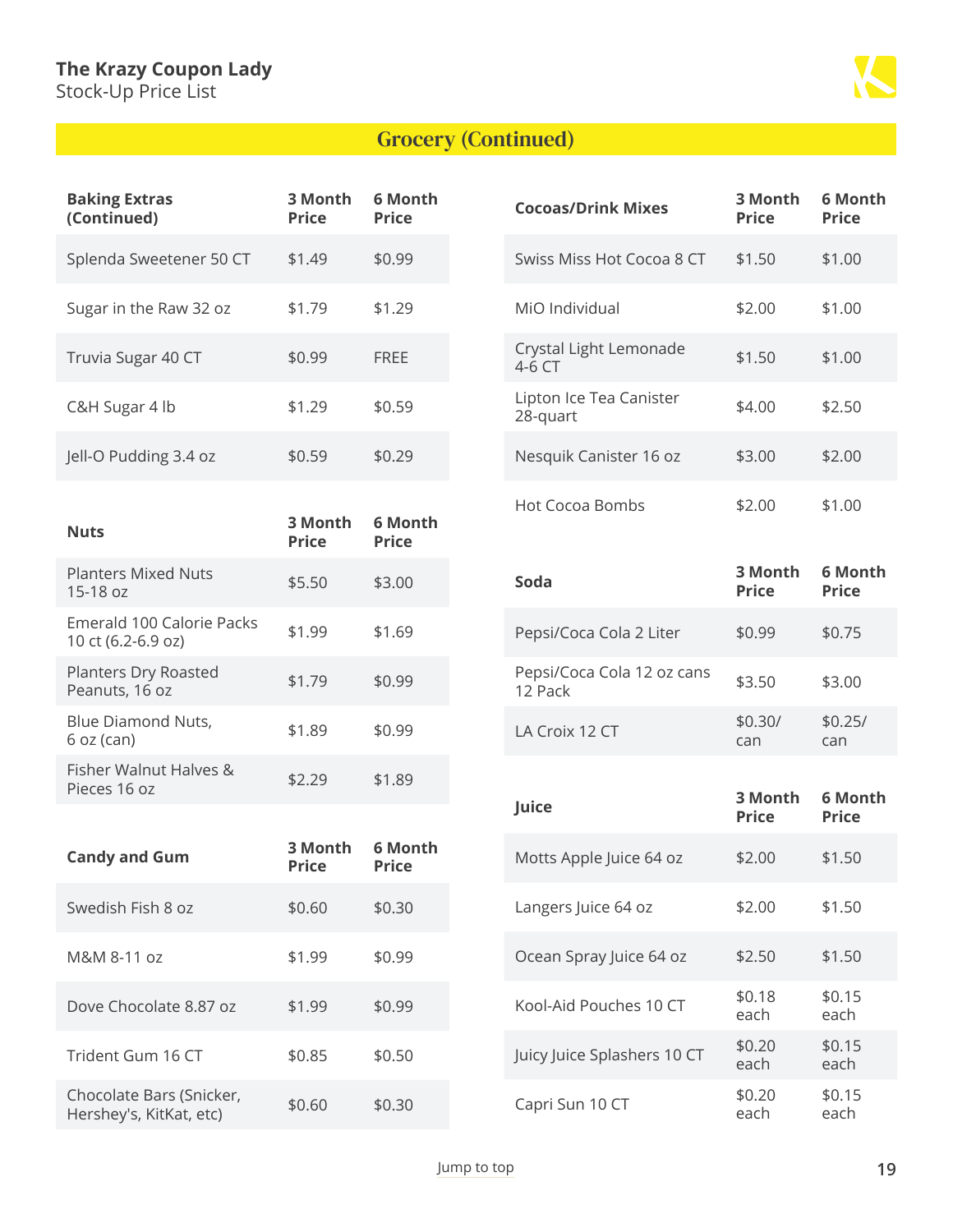

<span id="page-19-0"></span>

| <b>Juice (Continued)</b> | 3 Month<br><b>Price</b> | 6 Month<br><b>Price</b> | <b>Popcorn (Continued)</b>                         | 3 Month<br><b>Price</b> |
|--------------------------|-------------------------|-------------------------|----------------------------------------------------|-------------------------|
| Apple and Eve 8 CT       | \$0.20<br>each          | \$0.15<br>each          | Orville Redenbacher<br>Popcorn 3 CT                | \$2.50                  |
| Snapple 6 CT             | \$3.00                  | \$2.00                  | Smartfood White Cheddar<br>Popcorn 6.75 oz         | \$2.50                  |
| Red Bull 8.4 oz          | \$1.50                  | \$1.00                  | Angie's Boomchickapop<br>Sweet & Salty Kettle Corn | \$2.50                  |
| Gatorade 32 oz           | \$0.75                  | \$0.30                  | 7 oz                                               |                         |
| Powerade 32 oz           | \$0.75                  | \$0.30                  | <b>Chips</b>                                       | 3 Month<br><b>Price</b> |

| <b>Fruit Snacks</b>                                                | 3 Month<br><b>Price</b> | <b>6 Month</b><br><b>Price</b> |
|--------------------------------------------------------------------|-------------------------|--------------------------------|
| <b>Betty Crocker Fruit</b><br>Roll Ups/Gushers<br>(Multiple Sizes) | \$0.20<br>per pack      | \$0.15<br>per pack             |
| Kellogg's Fruit Snacks                                             | \$0.20                  | \$0.15                         |
| (Multiple Sizes)                                                   | per pack                | per pack                       |
| <b>Welch's Fruit Snacks</b>                                        | \$0.20                  | \$0.15                         |
| (Multiple Sizes)                                                   | per pack                | per pack                       |

| <b>Snack Mix</b>                   | 3 Month<br><b>Price</b> | 6 Month<br><b>Price</b> |
|------------------------------------|-------------------------|-------------------------|
| Chex Mix/Bugles 14-15 oz           | \$1.49                  | \$0.99                  |
| Pepperidge Farm Goldfish<br>6.6 oz | \$1.50                  | \$1.00                  |

| <b>Popcorn</b>  | 3 Month<br><b>Price</b> | 6 Month<br><b>Price</b> |
|-----------------|-------------------------|-------------------------|
| Pop Secret 3 CT | \$2.00                  | \$1.50                  |
| Jolly Time 3 CT | \$2.00                  | \$1.50                  |
| Act II          | \$2.00                  | \$1.50                  |

| <b>Popcorn (Continued)</b>                                 | 3 Month<br>Price | 6 Month<br><b>Price</b> |
|------------------------------------------------------------|------------------|-------------------------|
| Orville Redenbacher<br>Popcorn 3 CT                        | \$2.50           | \$2.00                  |
| Smartfood White Cheddar<br>Popcorn 6.75 oz                 | \$2.50           | \$2.00                  |
| Angie's Boomchickapop<br>Sweet & Salty Kettle Corn<br>7 oz | \$2.50           | \$2.00                  |

| <b>Chips</b>                                  | 3 Month<br><b>Price</b> | 6 Month<br><b>Price</b> |
|-----------------------------------------------|-------------------------|-------------------------|
| Pringles Canister 6.8 oz                      | \$1.00                  | \$0.75                  |
| Lays Regular Potato Chips<br>10 <sub>07</sub> | \$2.50                  | \$2.00                  |
| Snyder's of Hanover<br>Pretzels 12.0 oz       | \$1.85                  | \$1.25                  |
| Kettle Chips 8.5 oz                           | \$1.99                  | \$1.49                  |
| <b>Tostitos Tortilla Chips</b>                | \$2.50                  | \$2.00                  |

| <b>Pudding/Yogurt</b>          | 3 Month<br><b>Price</b> | 6 Month<br><b>Price</b> |
|--------------------------------|-------------------------|-------------------------|
| Yoplait Regular Yogurt 6 oz    | \$0.50                  | \$0.25                  |
| Dannon Greek Yogurt<br>5.3 oz  | \$0.50                  | \$0.25                  |
| Chobani Greek Yogurt<br>5.3 oz | \$0.75                  | \$0.50                  |
| Oikos Greek Yogurt 5.3 oz      | \$0.75                  | \$0.50                  |
| Yoplait GoGurt 8 CT            | \$1.75                  | \$1.25                  |
| Dannon Light and Fit 5.3 oz    | \$0.50                  | \$0.25                  |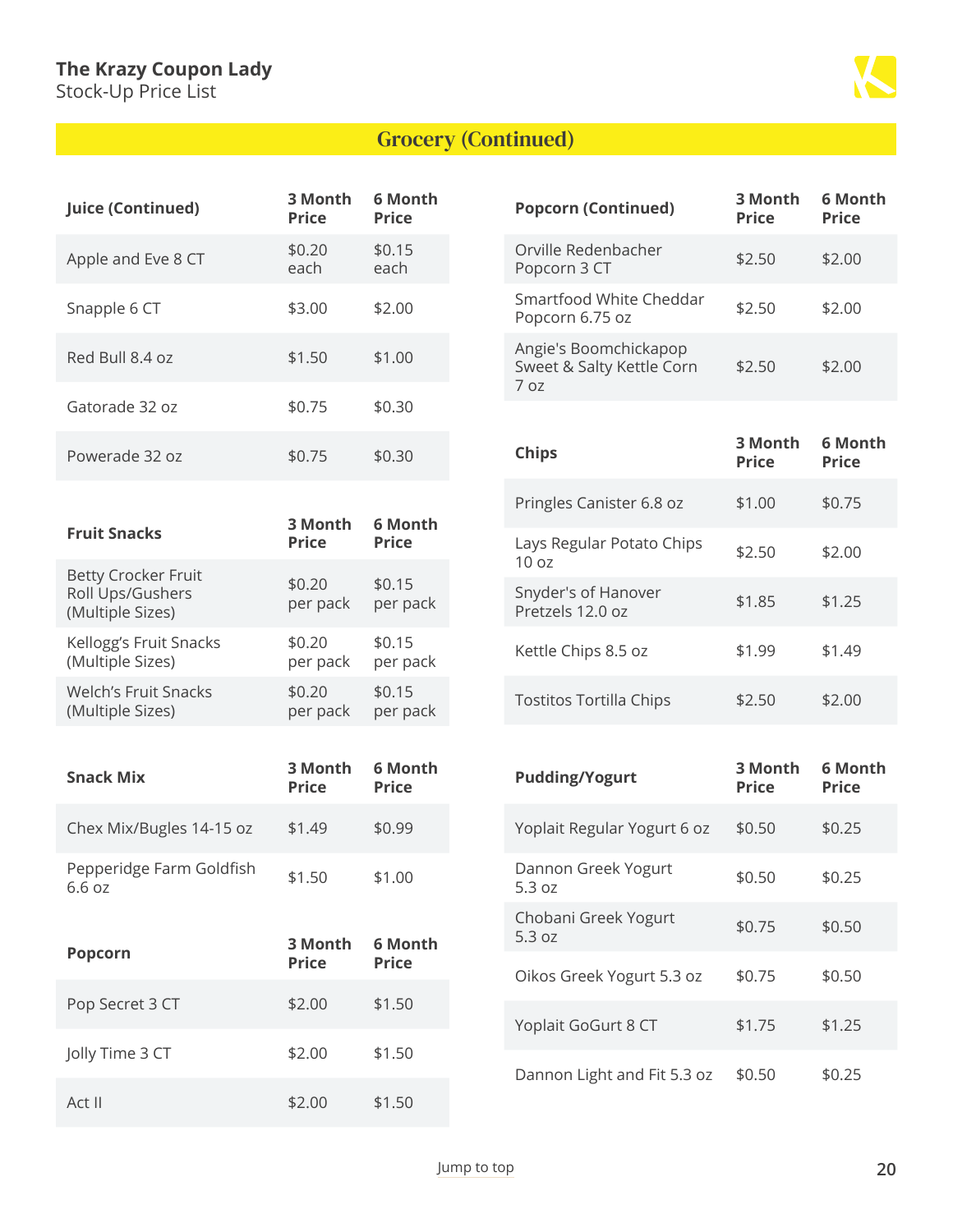

<span id="page-20-0"></span>

| <b>Pudding/Yogurt</b><br>(Continued)    | 3 Month<br><b>Price</b> | 6 Month<br><b>Price</b> | <b>Milk</b>  |
|-----------------------------------------|-------------------------|-------------------------|--------------|
| Yoplait Kids Yogurt 8 CT                | \$3.00                  | \$2.00                  | Lactaid Hal  |
| Danimals Drinkable Yogurt<br>6 CT       | \$2.00                  | \$1.50                  | Milk Gallon  |
| Danimals Squeeze Yogurt<br>4 CT         | \$2.00                  | \$1.50                  | Milk Half Ga |
| Dannon Activia 4 CT                     | \$1.50                  | \$1.00                  | Silk Soy Mil |
| Snack Pack Pudding 4 CT                 | \$0.75                  | \$0.50                  | Almond Mil   |
| Kozy Shack Refrigerated<br>Pudding 6 CT | \$2.00                  | \$1.50                  | Oat Milk Ha  |

| <b>Sour Cream</b>                           | 3 Month<br><b>Price</b> | 6 Month<br><b>Price</b> |
|---------------------------------------------|-------------------------|-------------------------|
| Daisy Sour Cream                            | \$1.50                  | \$1.00                  |
| Daisy Squeeze Sour Cream<br>140z            | \$1.50                  | \$1.00                  |
| Generic brand Sour Cream<br>$16 \text{ oz}$ | \$1.50                  | \$1.00                  |

| <b>Butters</b>                          | 3 Month<br><b>Price</b> | 6 Month<br><b>Price</b> |
|-----------------------------------------|-------------------------|-------------------------|
| <b>Country Crock Spread</b><br>10.5 oz  | \$1.50                  | \$1.00                  |
| l Can't Believe Its Not<br>Butter 15 oz | \$1.50                  | \$1.00                  |
| <b>Farth Balance Butter 15 oz</b>       | \$2.00                  | \$1.00                  |
| Land O Lakes Butter 1 lb                | \$0.50<br>per stick     | \$0.25<br>per stick     |
| <b>Generic Butter</b>                   | \$0.50<br>per stick     | \$0.25<br>per stick     |

| Milk                      | 3 Month<br><b>Price</b> | <b>6 Month</b><br>Price |
|---------------------------|-------------------------|-------------------------|
| Lactaid Half Gallon       | \$2.99                  | \$2.00                  |
| Milk Gallon               | \$2.00                  | \$1.50                  |
| Milk Half Gallon          | \$1.50                  | \$1.00                  |
| Silk Soy Milk Half Gallon | \$2.00                  | \$1.00                  |
| Almond Milk Half Gallon   | \$2.00                  | \$1.00                  |
| Oat Milk Half Gallon      | \$3.00                  | \$2.00                  |

| <b>Eggs</b>          | 3 Month<br><b>Price</b> | 6 Month<br><b>Price</b> |
|----------------------|-------------------------|-------------------------|
| Eggland's Dozen Eggs | \$1.50                  | \$0.99                  |
| Generic Dozen Eggs   | \$1.00                  | \$0.50                  |

| Cheese                                  | 3 Month<br>Price | 6 Month<br><b>Price</b> |
|-----------------------------------------|------------------|-------------------------|
| Kraft Shredded Cheese<br>8 oz           | \$2.00           | \$1.50                  |
| Sargento Shredded Cheese<br>8 oz        | \$2.00           | \$1.50                  |
| Generic Shredded Cheese<br>8 oz         | \$1.50           | \$1.00                  |
| Cracker Barrel Cheese Bar<br>8 oz       | \$3.00           | \$2.00                  |
| Philadelphia Cream Cheese<br>Tub 8 oz   | \$2.00           | \$1.00                  |
| Philadelphia Cream Cheese<br>Brick 8 oz | \$2.00           | \$1.00                  |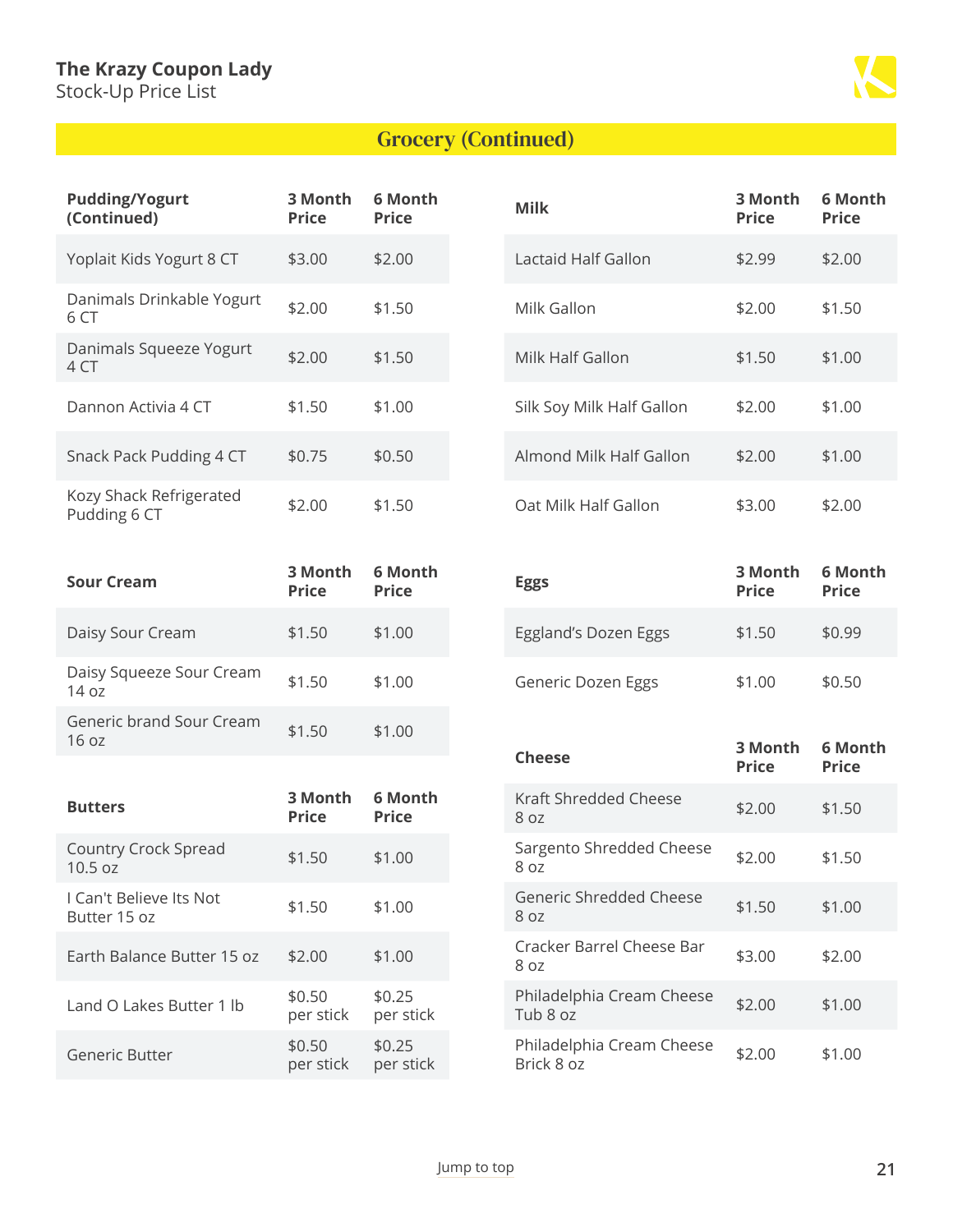

#### Grocery (Continued)

<span id="page-21-0"></span>

| <b>String Cheese</b>                 | 3 Month<br><b>Price</b> | 6 Month<br><b>Price</b> |
|--------------------------------------|-------------------------|-------------------------|
| Frigo Cheeseheads 12 oz              | \$0.99                  | \$0.50                  |
| Galbani String Cheese<br>120z        | \$1.99                  | \$0.99                  |
| Kraft Polly-O String Cheese<br>12 oz | \$2.00                  | \$1.00                  |
|                                      |                         |                         |

| <b>Creamer</b>                                        | 3 Month<br><b>Price</b> | 6 Month<br><b>Price</b> |
|-------------------------------------------------------|-------------------------|-------------------------|
| Generic Half and Half<br>1/2 Gallon                   | \$1.50                  | \$1.00                  |
| Coffee-Mate Coffee<br>Creamer, 16 oz                  | \$1.50                  | \$1.00                  |
| <b>International Delight</b><br>Coffee Creamer, 16 oz | \$1.00                  | \$0.50                  |

| <b>Frozen Pizzas</b>         | 3 Month<br><b>Price</b> | 6 Month<br><b>Price</b> |
|------------------------------|-------------------------|-------------------------|
| Hot Pockets 2 CT             | \$1.50                  | \$1.00                  |
| <b>Totino's Party Pizzas</b> | \$2.00                  | \$1.00                  |
| DiGiorno Pizza               | \$4.00                  | \$3.50                  |
| Red Baron Pizza              | \$2.25                  | \$1.50                  |

| Hot Pockets 2 CT                                  | \$1.50                  | \$1.00                  | Häagen-Dazs Ice Cream<br>14 oz                       |
|---------------------------------------------------|-------------------------|-------------------------|------------------------------------------------------|
| <b>Totino's Party Pizzas</b>                      | \$2.00                  | \$1.00                  | Talenti Gelato 16 oz                                 |
| DiGiorno Pizza                                    | \$4.00                  | \$3.50                  | Popsicle Pops 18 CT                                  |
| Red Baron Pizza                                   | \$2.25                  | \$1.50                  | Magnum Ice cream Bars<br>3 CT                        |
| <b>Frozen Meals</b>                               | 3 Month<br><b>Price</b> | 6 Month<br><b>Price</b> | Magnum Ice cream 14.8 oz<br>Ben & Jerry's Ice Cream, |
| Lean Cuisine Single Serve<br>Entrée 8.62 oz       | \$1.50                  | \$1.00                  | 16 oz                                                |
| Michelina's Single Serve<br>Entrees 8.5 oz        | \$0.75                  | \$0.50                  | <b>Frozen Vegetables</b>                             |
| Stouffer's Single Serve<br>Entrees(Various Sizes) | \$1.50                  | \$1.00                  | Green Giant Boxed<br>Vegetables 10 oz                |

| <b>Frozen Meals (Continued)</b>         | 3 Month<br><b>Price</b> | 6 Month<br><b>Price</b>        |
|-----------------------------------------|-------------------------|--------------------------------|
| <b>EVOL Single Frozen Meals</b><br>8 oz | \$1.99                  | \$0.99                         |
| <b>Pies</b>                             | 3 Month<br><b>Price</b> | 6 Month<br><b>Price</b>        |
| <b>Edwards Frozen Pies</b><br>26-30 oz  | \$2.99                  | \$1.99                         |
| Mrs. Smiths Frozen Pies<br>35-37 oz     | \$1.99                  | \$0.99                         |
| Sara Lee Frozen<br>Cheesecake 30 oz     | \$3.49                  | \$2.49                         |
| <b>Ice Cream</b>                        | 3 Month<br><b>Price</b> | <b>6 Month</b><br><b>Price</b> |
| Breyers Ice Cream 48 oz                 | \$1.59                  | \$0.99                         |
| Blue Bunny Ice Cream<br>48 oz           | \$1.59                  | \$0.99                         |
| Häagen-Dazs Ice Cream<br>14 oz          | \$1.79                  | \$1.39                         |
| Talenti Gelato 16 oz                    | \$1.99                  | \$1.49                         |
| Popsicle Pops 18 CT                     | \$1.99                  | \$1.49                         |
| Magnum Ice cream Bars<br>3 CT           | \$1.99                  | \$1.49                         |
| Magnum Ice cream 14.8 oz                | \$1.99                  | \$1.49                         |
| Ben & Jerry's Ice Cream,<br>16 oz       | \$1.99                  | \$1.49                         |
| <b>Frozen Vegetables</b>                | 3 Month                 | 6 Month                        |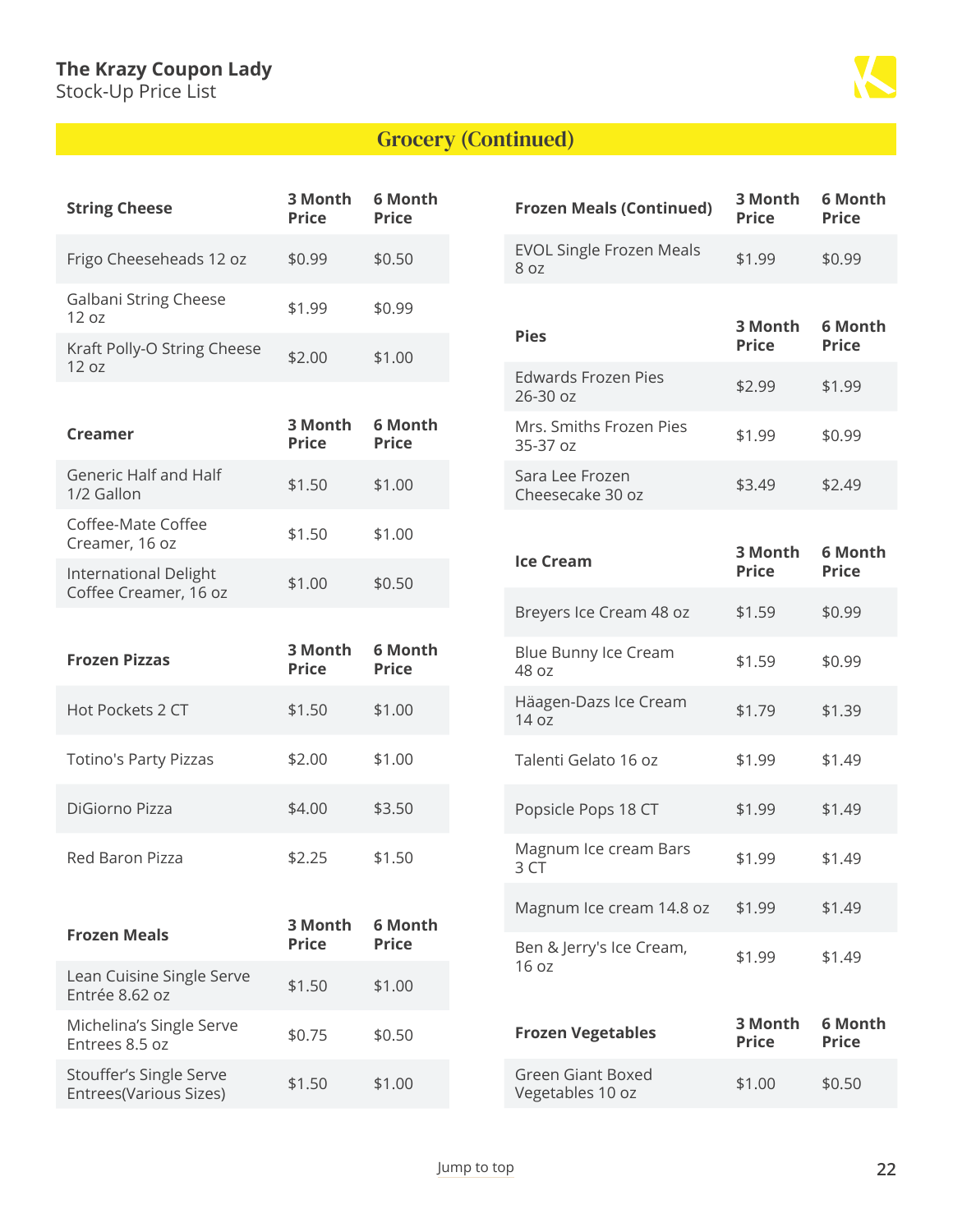

<span id="page-22-0"></span>

| <b>Frozen Vegetables</b><br>(Continued)    | 3 Month<br><b>Price</b> | 6 Month<br><b>Price</b> |
|--------------------------------------------|-------------------------|-------------------------|
| Birds Eye Frozen Boxed<br>Vegetables 10 oz | \$0.75                  | \$0.50                  |
| Birds Eye Steam Fresh<br>1207              | \$1.00                  | \$0.50                  |
| Pictsweet Vegetables for<br>Roasting 18 oz | \$3.00                  | \$2.00                  |

| <b>Potatoes</b>                                    | 3 Month<br><b>Price</b> | 6 Month<br><b>Price</b> |
|----------------------------------------------------|-------------------------|-------------------------|
| Idahoan Potatoes 4 oz                              | \$1.00                  | \$0.50                  |
| <b>Betty Crocker Potatoes</b><br>4.7 <sub>07</sub> | \$0.75                  | \$0.50                  |
| <b>Betty Crocker Premium</b><br>Potatoes 5 oz      | \$1.00                  | \$0.75                  |

| <b>Canned Meat (Continued)</b>      | 3 Month<br><b>Price</b> | 6 Month<br><b>Price</b> |
|-------------------------------------|-------------------------|-------------------------|
| Starkist Pouches 2.6 oz             | \$0.70                  | \$0.75                  |
| Valley Fresh Chicken 5 oz           | \$1.00                  | \$0.50                  |
| <b>Canned Tomatoes</b>              | 3 Month<br><b>Price</b> | 6 Month<br><b>Price</b> |
| Tuttorosso Tomatoes<br>$25 - 35$ oz | \$1.00                  | \$0.75                  |
| Rotel Diced Tomatoes<br>10 oz       | \$0.75                  | \$0.50                  |
| Hunts Tomatoes 14.5 oz              | \$0.75                  | \$0.50                  |
| Red Gold Tomatoes                   | \$0.70                  | \$0.50                  |

| Pasta Sauce          | 3 Month<br><b>Price</b> | 6 Month<br><b>Price</b> |
|----------------------|-------------------------|-------------------------|
| Classico Sauce 24 oz | \$1.49                  | \$0.75                  |
| Barilla Sauce 24 oz  | \$1.00                  | \$0.50                  |
| Ragù Sauce 24 oz     | \$1.00                  | \$0.50                  |

| <b>Canned Meat</b>      | 3 Month<br><b>Price</b> | 6 Month<br><b>Price</b> |
|-------------------------|-------------------------|-------------------------|
| Hormel Chili 15 oz      | \$1.49                  | \$1.00                  |
| Starkist Tuna 5 oz      | \$0.75                  | \$0.50                  |
| Bumble Bee Tuna 5 oz    | \$0.75                  | \$0.50                  |
| Chicken of the Sea 5 oz | \$0.75                  | \$0.50                  |

| Pasta               | 3 Month<br><b>Price</b> | <b>6 Month</b><br><b>Price</b> |
|---------------------|-------------------------|--------------------------------|
| Barilla Blue Box    | \$0.75                  | \$0.25                         |
| Mueller's           | \$0.50                  | \$0.25                         |
| Barilla Gluten Free | \$0.99                  | \$0.49                         |
| Store Brand Pasta   | \$0.50                  | \$0.25                         |
| Ronzoni Pasta       | \$0.75                  | \$0.25                         |

| <b>Oils and Vinegar</b>   | 3 Month<br><b>Price</b> | 6 Month<br><b>Price</b> |
|---------------------------|-------------------------|-------------------------|
| Pompeian Olive Oil 24 oz  | \$5.00                  | \$4.00                  |
| Nakano Rice Vinegar 12 oz | \$1.50                  | \$1.00                  |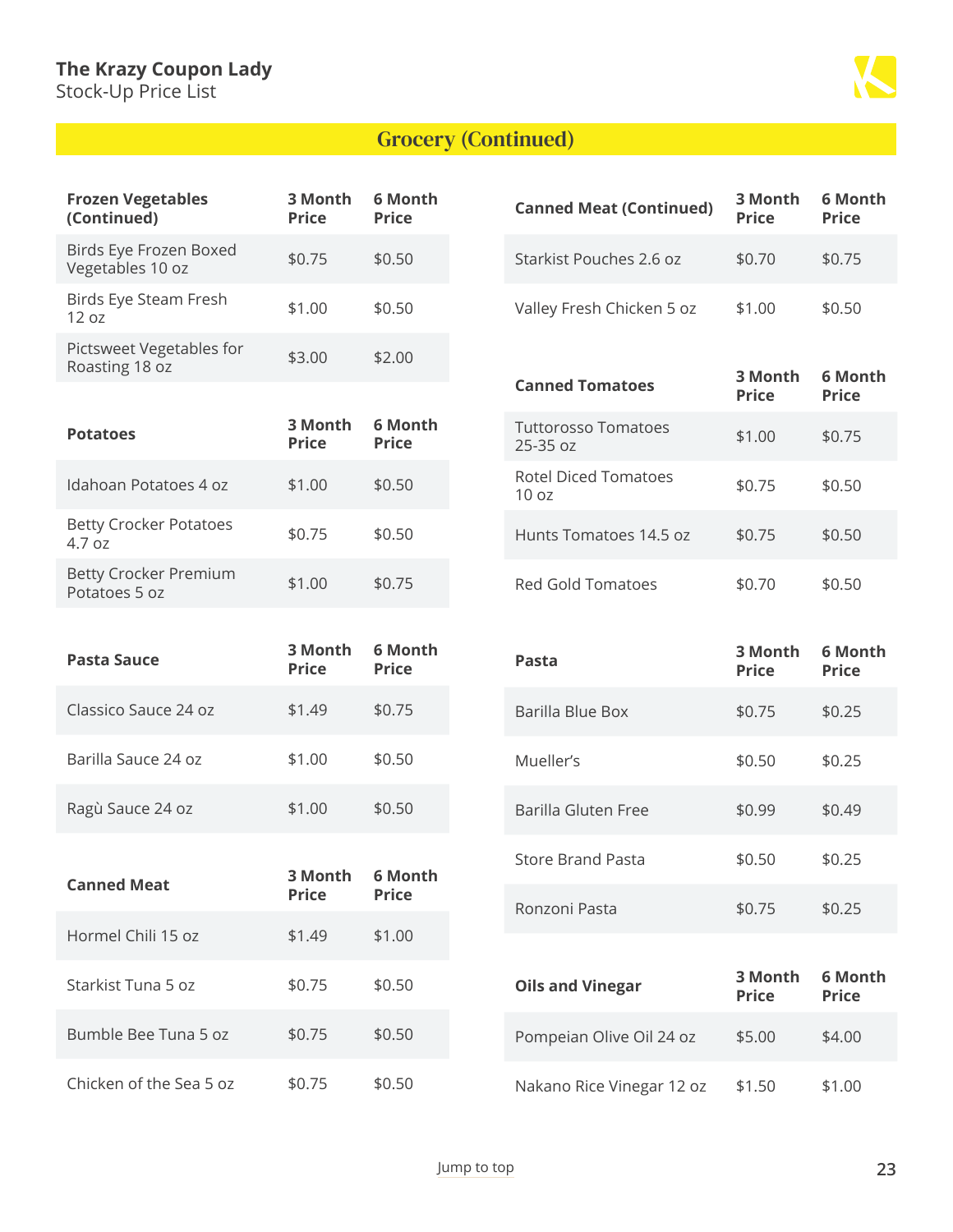

<span id="page-23-0"></span>

| <b>Oils and Vinegar</b><br>(Continued)    | 3 Month<br>Price | 6 Month<br>Price |
|-------------------------------------------|------------------|------------------|
| Pam Cooking Spray 5-6 oz                  | \$3.00           | \$2.00           |
| Wesson Oil 48 oz                          | \$3.00           | \$2.00           |
| Crisco Oil 48 oz                          | \$3.00           | \$2.00           |
| Crisco Cooking Lard 16 oz                 | \$3.00           | \$1.00           |
| Kikkoman Rice Vinegar<br>10 <sub>oz</sub> | \$1.00           | \$0.50           |
| Pompeian Vinegar 16 oz                    | \$1.50           | \$1.00           |

| <b>BBQ and Sauces</b>        | 3 Month<br><b>Price</b> | 6 Month<br><b>Price</b> |
|------------------------------|-------------------------|-------------------------|
| Kraft BBQ 18 oz              | \$1.00                  | \$0.75                  |
| Lawry's Marinade 12 oz       | \$2.00                  | \$1.00                  |
| Sweet Baby Rays BBQ<br>18 oz | \$1.00                  | \$0.50                  |
| Kikkoman Soy Sauce 10 oz     | \$1.50                  | \$1.00                  |
| Texas Pete Hot Sauce 12 oz   | \$0.75                  | \$0.50                  |
| Cholula Hot Sauce 5 oz       | \$2.00                  | \$1.50                  |
| Frank's RedHot Sauce 12 oz   | \$2.00                  | \$1.00                  |
| Tabasco Hot Sauce 5 oz       | \$2.00                  | \$1.00                  |
| Heinz 57 Sauce 10 oz         | \$2.00                  | \$1.50                  |
| A1 Sauce 10 oz               | \$2.00                  | \$1.00                  |

| Cereal, Granola, and<br><b>Oatmeals</b>        | 3 Month<br><b>Price</b> | 6 Month<br><b>Price</b> |
|------------------------------------------------|-------------------------|-------------------------|
| Quaker Cereals<br>(Various Sizes)              | \$1.25                  | \$0.50                  |
| Kellogg's Cereal<br>(Various Sizes)            | \$1.50                  | \$0.50                  |
| <b>General Mills Cereal</b><br>(Various Sizes) | \$1.50                  | \$0.50                  |
| Quaker Instant Oatmeal<br>10 CT                | \$1.50                  | \$1.00                  |
| Malt O Meal Cereal 30 oz                       | \$2.00                  | \$0.50                  |
| Bear Naked Granola 11 oz                       | \$1.99                  | \$1.49                  |
| Kashi Cereal (Various Sizes)                   | \$1.49                  | \$1.00                  |
| Kind Granola 11 oz                             | \$1.99                  | \$1.49                  |
| Post Cereal (Various Sizes)                    | \$1.25                  | \$0.50                  |

| <b>Tacos/Pizza Crusts</b>          | 3 Month<br>Price | 6 Month<br><b>Price</b> |
|------------------------------------|------------------|-------------------------|
| Ortega Taco Shells 5.8 oz          | \$1.00           | \$0.75                  |
| Old El Paso Taco Shells<br>6.89 07 | \$2.00           | \$1.50                  |
| Mission Tortillas 20 oz            | \$2.00           | \$1.50                  |

| <b>Bars</b>         | 3 Month<br><b>Price</b> | 6 Month<br><b>Price</b> |
|---------------------|-------------------------|-------------------------|
| Kind Bar Individual | \$0.50                  | \$0.25                  |
| LÄRABAR Individual  | \$0.50                  | \$0.25                  |
| Think Bar           | \$0.50                  | \$0.25                  |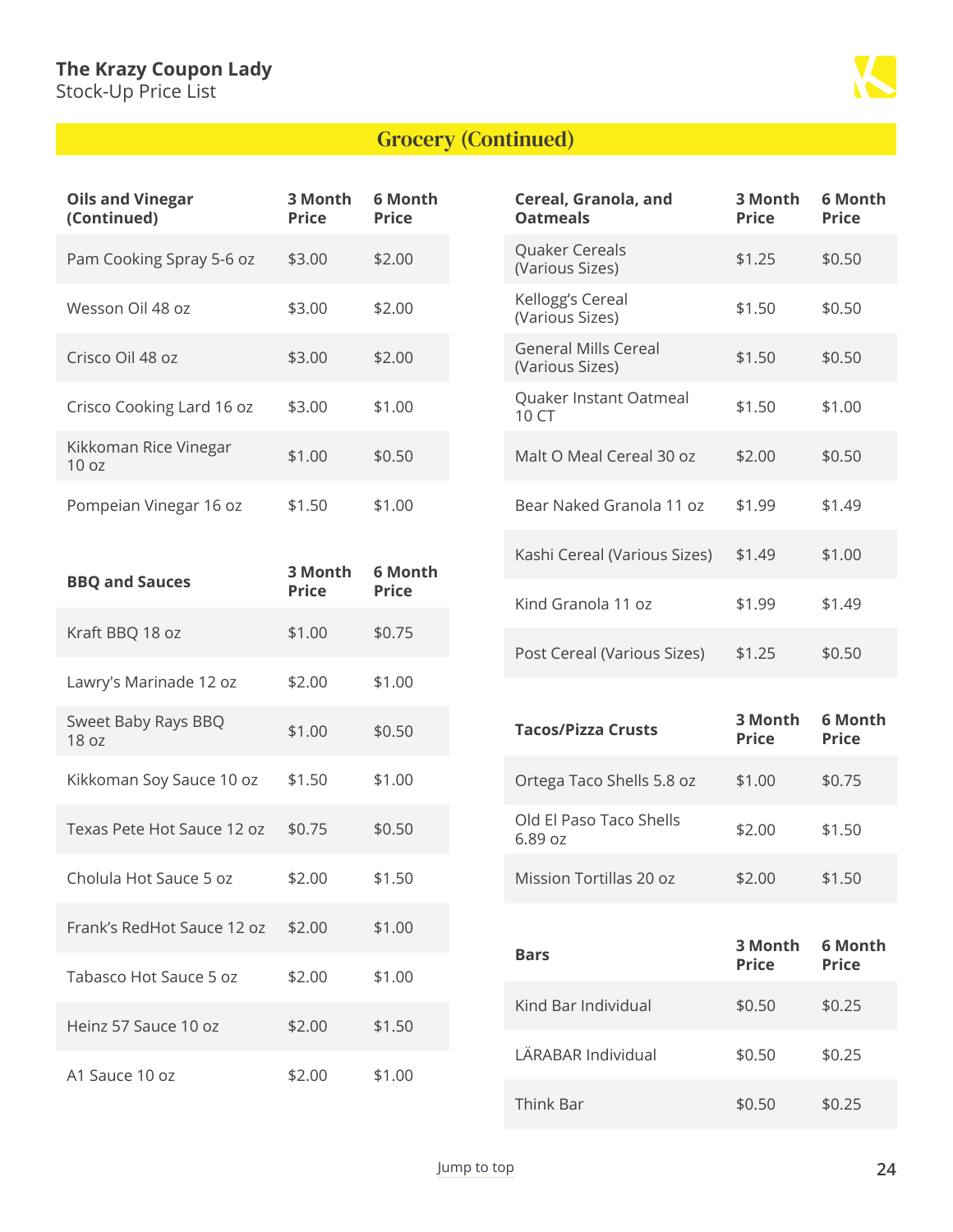

<span id="page-24-0"></span>

| <b>Lunch Kits</b>                     | 3 Month<br><b>Price</b> | 6 Month<br><b>Price</b> |
|---------------------------------------|-------------------------|-------------------------|
| Oscar Mayer Individual<br>Lunchables  | \$1.00                  | \$0.75                  |
| Oscar Mayer Lunchable<br>Premium Kits | \$2.00                  | \$1.00                  |
| Armour Lunchables                     | \$1.00                  | \$0.75                  |
| Oscar Mayer P3 3.2 oz                 | \$1.00                  | \$0.75                  |

| <b>Coffee and Tea</b>                          | 3 Month<br><b>Price</b> | 6 Month<br><b>Price</b> |
|------------------------------------------------|-------------------------|-------------------------|
| Starbucks K Cups 10 CT                         | \$4.99                  | \$3.99                  |
| <b>Starbucks Ground Coffee</b><br>12 oz        | \$3.99                  | \$2.99                  |
| McCafé Ground Coffee<br>12 oz                  | \$2.99                  | \$1.99                  |
| McCafé K Cups 12 CT                            | \$3.99                  | \$2.99                  |
| Dunkin' Donuts Ground<br>Coffee 11 oz          | \$3.99                  | \$2.99                  |
| Dunkin' Donuts K Cups<br>10 CT                 | \$3.99                  | \$2.99                  |
| Eight O Clock Coffee Bags<br>12 oz             | \$2.99                  | \$1.99                  |
| Eight O Clock Coffee<br>K Cups 12 CT           | \$3.99                  | \$2.99                  |
| <b>Folgers Coffee Canister</b><br>11 oz        | \$1.99                  | \$0.99                  |
| <b>Folgers Coffee Canister</b><br>22.6-30.5 oz | \$4.99                  | \$3.99                  |
| Gevalia Coffee Bags 12 oz                      | \$2.99                  | \$1.99                  |
| Gevalia K Cups 12 CT                           | \$3.99                  | \$2.99                  |

| Coffee and Tea<br>(Continued)             | 3 Month<br>Price | 6 Month<br><b>Price</b> |
|-------------------------------------------|------------------|-------------------------|
| Maxwell House Coffee<br>Canister 11.5 oz  | \$1.99           | \$0.99                  |
| Maxwell House Coffee<br>Canister 23-30 oz | \$4.99           | \$3.99                  |
| Lipton Green and Herbal<br>Teas 20 CT     | \$1.49           | \$0.99                  |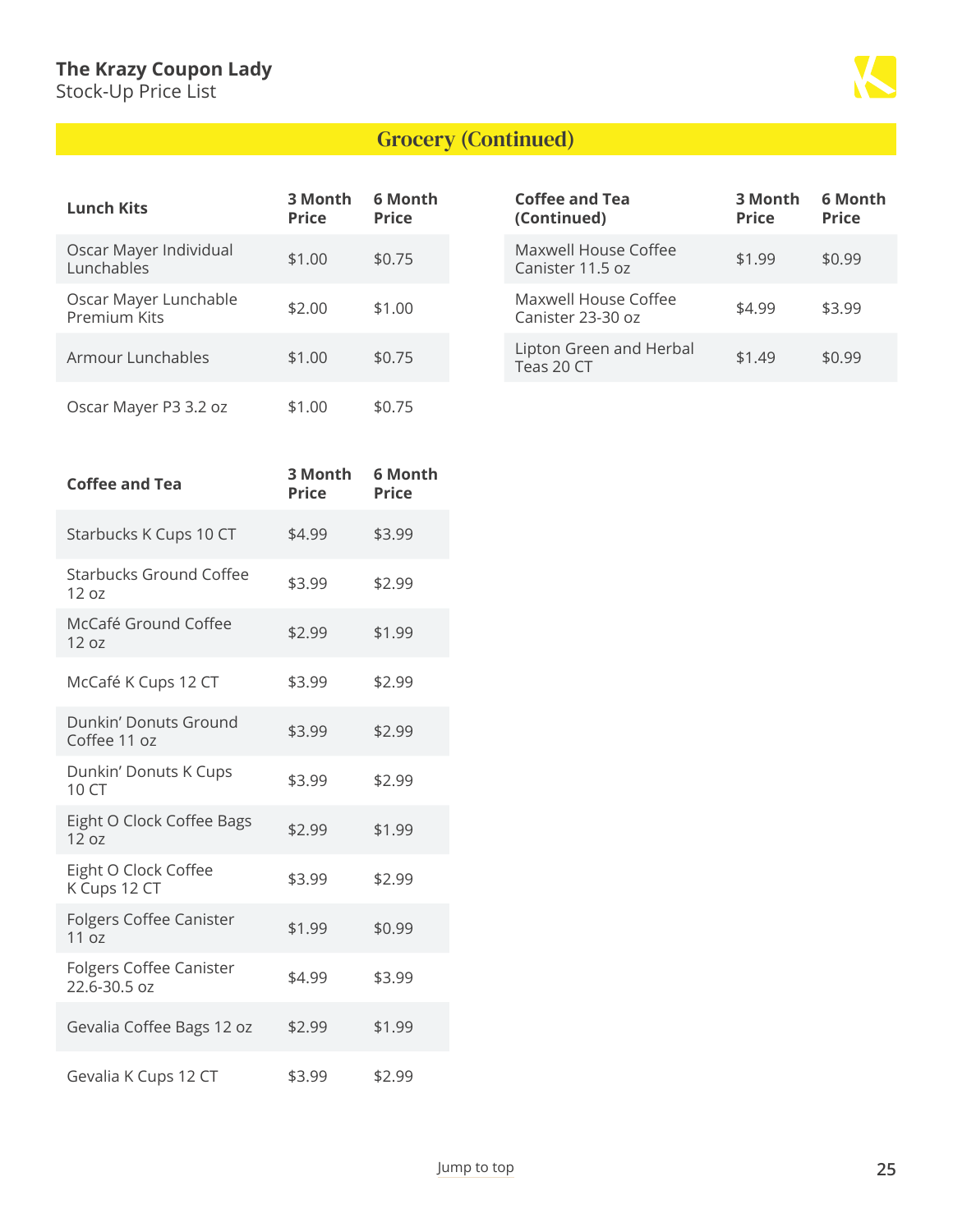<span id="page-25-0"></span>

# Laundry, Plastics, Household, and Everything Else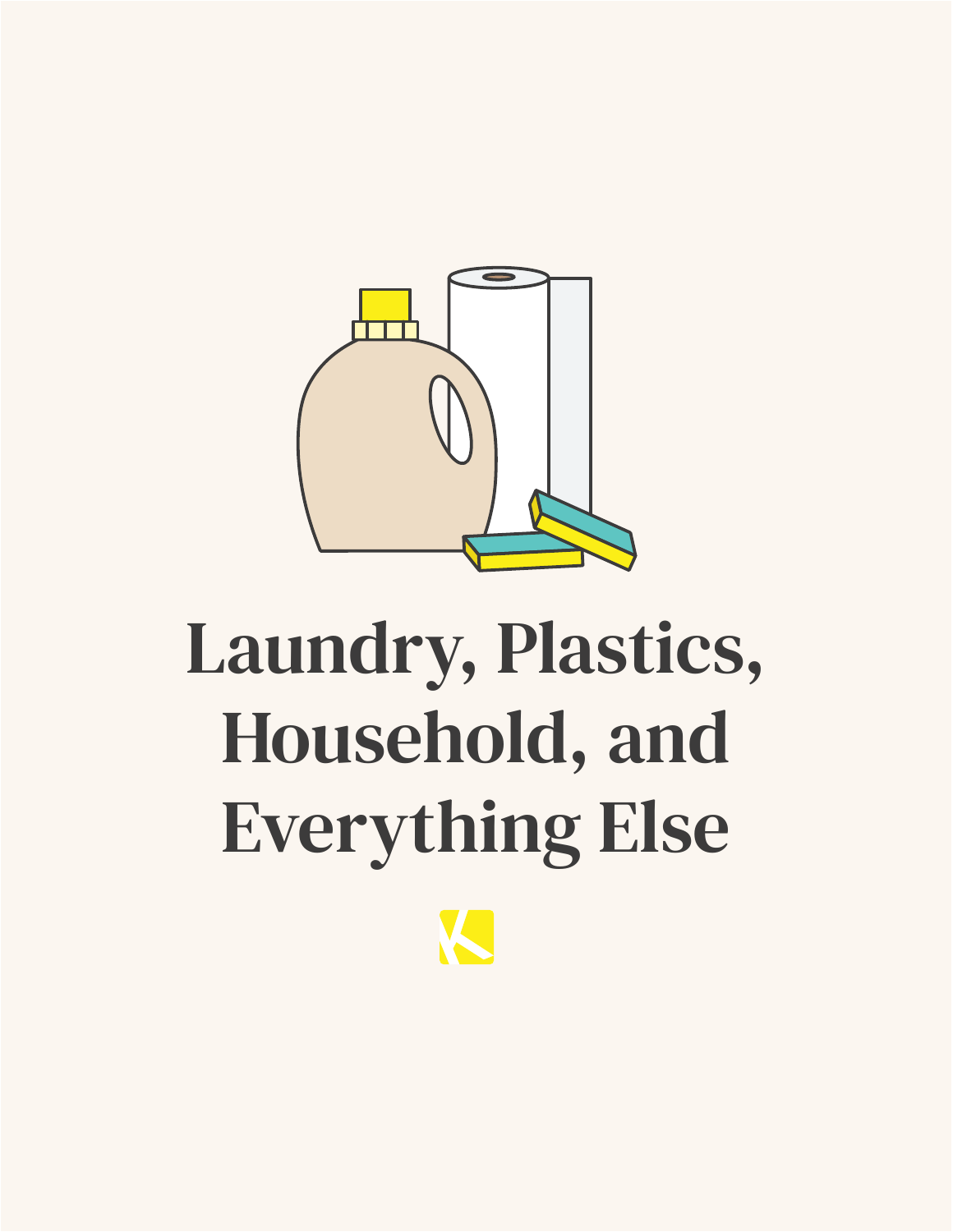

#### Laundry, Plastics, Household, and Everything Else

<span id="page-26-0"></span>

| <b>Laundry Detergent</b>                      | 3 Month<br><b>Price</b> | <b>6 Month</b><br><b>Price</b> |
|-----------------------------------------------|-------------------------|--------------------------------|
| Tide 50 oz Bottle                             | \$0.09<br>per load      | \$0.06<br>per load             |
| Tide Simply 40 oz Bottle                      | 0.07 per<br>load        | \$0.06<br>per load             |
| Tide 100 oz Bottle                            | \$0.09<br>per load      | \$0.06<br>per load             |
| <b>Tide Pods</b>                              | \$0.10<br>per pod       | \$0.08<br>per pod              |
| Purex 50 oz Bottle                            | \$0.06<br>per load      | \$0.03<br>per load             |
| All 46-50 oz Bottle                           | \$0.06<br>per load      | \$0.03<br>per load             |
| All Mighty Pacs 16.6 oz                       | \$0.12<br>per load      | \$0.09<br>per load             |
| Xtra Detergent 51 oz                          | \$0.01<br>per load      | <b>FREE</b>                    |
| OxiClean 40 oz Bottle                         | \$0.03<br>per load      | <b>FREE</b>                    |
| Arm and Hammer 50 oz                          | \$0.06<br>per load      | \$0.03<br>per load             |
| <b>Fabric Softener</b>                        | 3 Month<br><b>Price</b> | 6 Month<br><b>Price</b>        |
| Downy Softener 51 oz                          | \$0.077<br>per load     | \$0.06<br>per load             |
| Purex 100 oz Bottle                           | \$0.06<br>per load      | \$0.03<br>per load             |
| Snuggle 32 oz Bottle                          | \$1.99                  | \$0.99                         |
| <b>Bounce Fabric Softener</b><br>Sheets 40 CT | \$0.02<br>per<br>sheet  | \$0.02<br>per<br>sheet         |

| <b>Enhancers/Stain</b><br><b>Removers</b> | 3 Month<br><b>Price</b> | 6 Month<br><b>Price</b> |
|-------------------------------------------|-------------------------|-------------------------|
| Purex Crystals 18 oz                      | \$2.00                  | \$0.99                  |
| Arm and Hammer<br>Scentsations 18 oz      | \$2.99                  | 1.99                    |
| Downy Unstopables                         | \$0.50<br>per oz        | \$0.40<br>per oz        |
| <b>Dreft Blissfuls</b>                    | \$0.60<br>per oz        | \$0.50<br>per oz        |
| Clorox Bleach 77 oz                       | \$4.00                  | \$3.00                  |
| OxiClean Tub, 3.5 lb                      | \$5.00                  | \$4.00                  |
| Shout Stain Remover, 22 oz                | \$2.49                  | \$2.00                  |
| Tide To Go 1 CT                           | \$2.00                  | \$1.50                  |
| <b>Air Fresheners</b>                     | 3 Month<br><b>Price</b> | 6 Month<br><b>Price</b> |
| Febreze Air Freshener<br>8.8 oz           | \$1.49                  | \$0.99                  |
| Febreze Fabric Spray 27 oz                | \$3.00                  | \$2.50                  |
| Air Wick Standard Air<br>Freshener 8 oz   | \$0.50                  | FREE                    |
| Glade Air Freshener 8 oz                  | \$0.75                  | \$0.50                  |

| Glade Air Freshener 8 oz | \$0.75 | \$0.50 |
|--------------------------|--------|--------|
| Glade Candles,           | \$3.00 | \$2.50 |
| <b>Febreze Candles</b>   | \$2.50 | \$1.50 |

| <b>Dish Soap</b>                   | 3 Month<br><b>Price</b> | 6 Month<br><b>Price</b> |
|------------------------------------|-------------------------|-------------------------|
| Palmolive Dish Liquid<br>$32.5$ oz | \$3.00                  | \$1.50                  |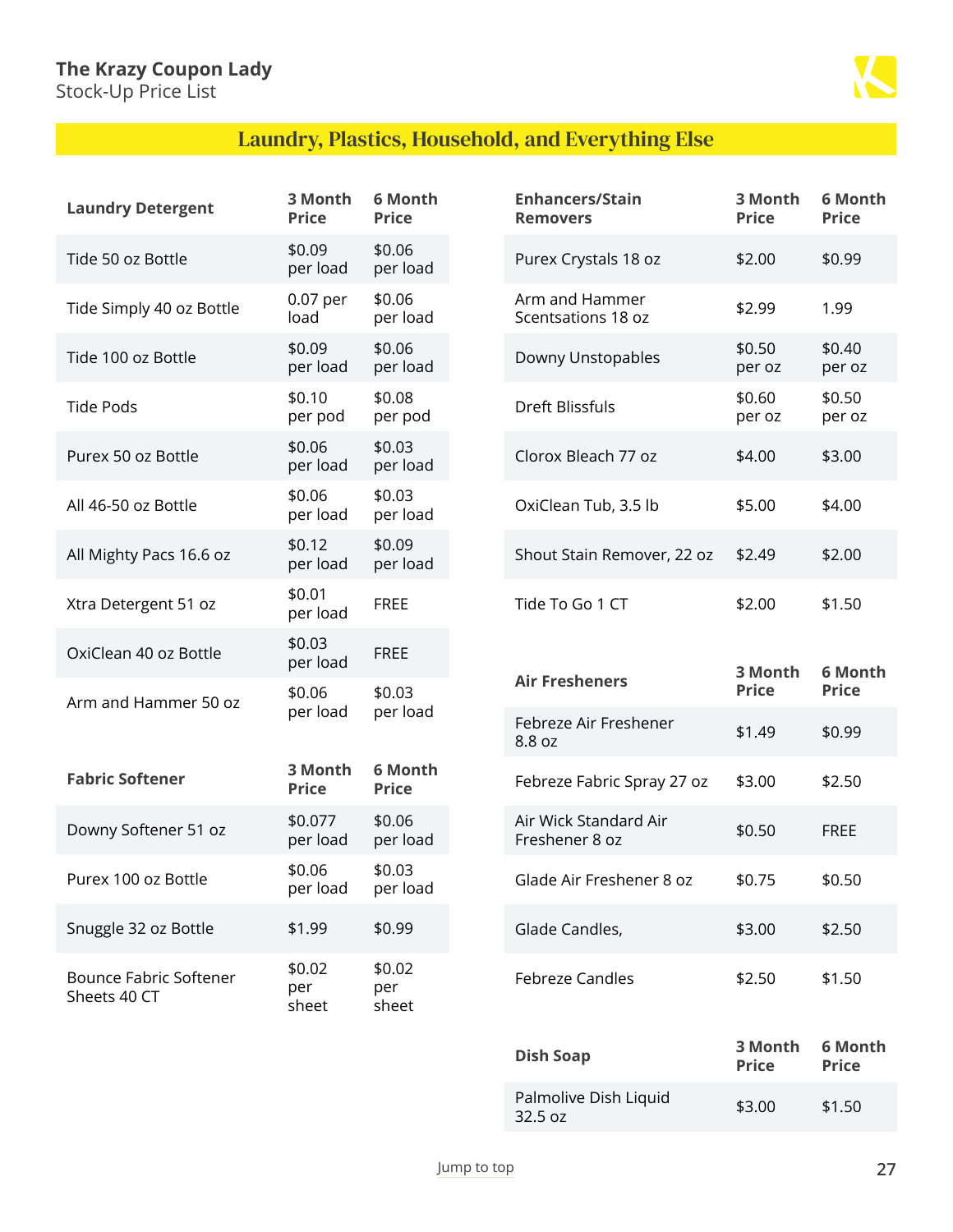

# Laundry, Plastics, Household, and Everything Else (Continued)

<span id="page-27-0"></span>

| <b>Dish Soap (Continued)</b>                    | 3 Month<br><b>Price</b> | <b>6 Month</b><br><b>Price</b> |
|-------------------------------------------------|-------------------------|--------------------------------|
| Dawn Dish Liquid 24 oz                          | \$0.10<br>per oz        | \$0.08<br>per oz               |
| Ajax Dish Liquid 28 oz                          | \$0.05<br>per oz        | \$0.04<br>per oz               |
| Gain Dishwashing Liquid<br>8 oz                 | \$0.06<br>per oz        | \$0.05<br>per oz               |
|                                                 |                         |                                |
| <b>Sponges</b>                                  | 3 Month<br><b>Price</b> | 6 Month<br><b>Price</b>        |
| Scotch-Brite Heavy Duty<br>3 CT                 | \$0.60<br>each          | \$0.50<br>each                 |
| Scotch-Brite Steel Wool<br>2 CT                 | \$0.70<br>each          | \$0.60<br>each                 |
| Srub Daddy                                      | \$3.00<br>each          | \$2.50<br>each                 |
|                                                 |                         |                                |
| <b>Kitchen and Household</b><br><b>Cleaners</b> | 3 Month<br><b>Price</b> | <b>6 Month</b><br><b>Price</b> |
| Comet 21 oz                                     | \$0.75                  | \$0.50                         |
| <b>Clorox Disinfectant Wipes</b><br>35 CT       | \$2.00                  | \$1.50                         |
| <b>Lysol Disinfectant Wipes</b><br>35 CT        | \$2.00                  | \$1.50                         |
| Lysol Disinfectant Spray,<br>32 oz              | \$2.99                  | \$1.99                         |
| Drano 80 oz                                     | \$6.00                  | \$5.00                         |
| Pledge Multi-Surface 9 oz                       | \$4.00                  | \$3.00                         |
| Pledge Furniture Cleaner<br>9.7 oz              | \$4.00                  | \$3.00                         |
| Windex 23 oz                                    | \$2.00                  | \$1.50                         |
| Mr. Clean All Purpose 40 oz                     | \$2.00                  | \$1.50                         |

| <b>Kitchen and Household</b><br><b>Cleaners (Continued)</b> | 3 Month<br><b>Price</b> | <b>6 Month</b><br><b>Price</b> |
|-------------------------------------------------------------|-------------------------|--------------------------------|
| Mr. Clean Magic Erasers<br>2 ct                             | \$1.00<br>per each      | \$0.50<br>per each             |
| Pine-Sol 40 oz                                              | \$3.00                  | \$2.00                         |
| <b>Paper Towels</b>                                         | 3 Month<br><b>Price</b> | 6 Month<br><b>Price</b>        |
| <b>Bounty Basics 1 CT</b>                                   | 0.02/<br>sq ft          | $0.01$ /sq<br>ft               |
| <b>Scott Paper Towels</b>                                   | 0.02/<br>sq ft          | $0.01$ /sq<br>ft               |
| <b>Bounty Select A Size</b>                                 | 0.02/<br>sq ft          | $0.01$ /sq<br>ft               |
| <b>Brawny Paper Towels</b>                                  | 0.02/<br>sq ft          | $0.01$ /sq<br>ft               |
| Viva Paper Towels                                           | 0.02/<br>sq ft          | $0.01$ /sq<br>ft               |
|                                                             |                         |                                |
| <b>Dish Detergent</b>                                       | 3 Month<br><b>Price</b> | <b>6 Month</b><br><b>Price</b> |
| <b>Finish Auto Tabs</b>                                     | \$0.15/<br>tab          | \$0.10/<br>tab                 |
| Cascade Dishwasher Pacs                                     | \$0.25/<br>Pac          | \$0.20/<br>Pac                 |
| <b>Trash Bags</b>                                           | 3 Month<br>Price        | հ Month<br><b>Price</b>        |
| <b>Glad Trash Bags</b>                                      | \$0.12<br>per bag       | \$0.10<br>per bag              |
| <b>Hefty Trash Bags</b>                                     | \$0.12<br>per bag       | \$0.10<br>per bag              |
| Store brand trash bags                                      | \$0.12<br>per bag       | \$0.10<br>per bag              |